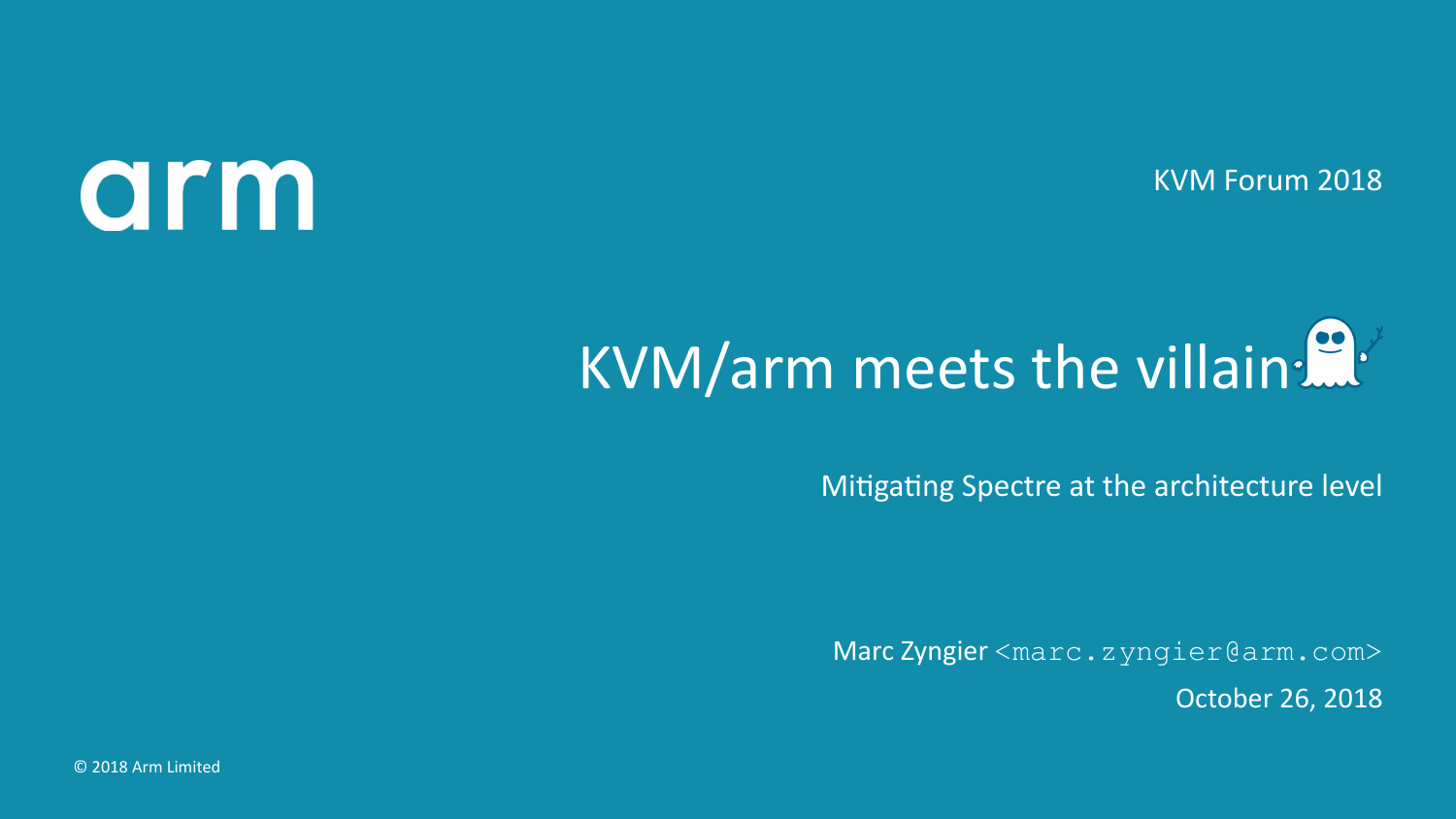#### **References**

A bit of interesting literature:

- The original Google Project Zero findings (Variants 1, 2 and 3) https://googleprojectzero.blogspot.co.uk/2018/01/reading-privileged-memory-with-side.html Also called Spectre-v1, Spectre-v2 and Meltdown
- Microsoft and GPZ's disclosure of Variant 4 (SSB)

https://blogs.technet.microsoft.com/srd/2018/05/21/analysis-and-mitigation-of-speculative-store-bypass-cve-2018-3639/

• ARM's white paper

https://developer.arm.com/support/arm-security-updates/speculative-processor-vulnerability/download-the-whitepaper

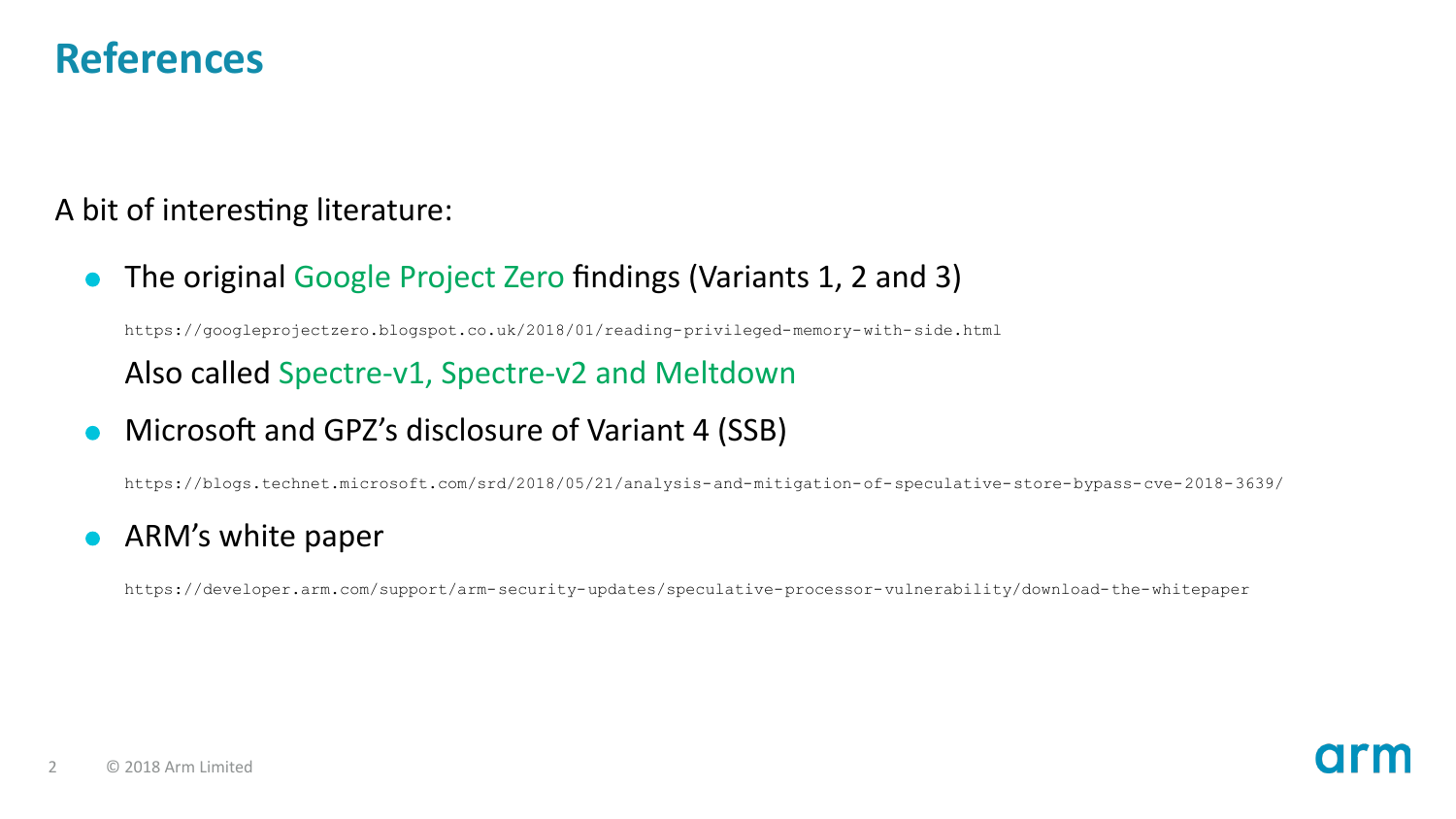#### **Glossary**

#### Architecture: The contract between software and hardware

- Independent of any actual implementation
- A set of rules describing what is permissible, and what isn't
- $\mu$  -architecture: A hardware implementation of the architecture
	- Anything is possible as long as it doesn't contravene the architecture
- Speculative execution: an optimisation where a CPU performs a task before it may be required
	- Allows parallellisation to occur in hardware
	- May have to rollback state when mispredicted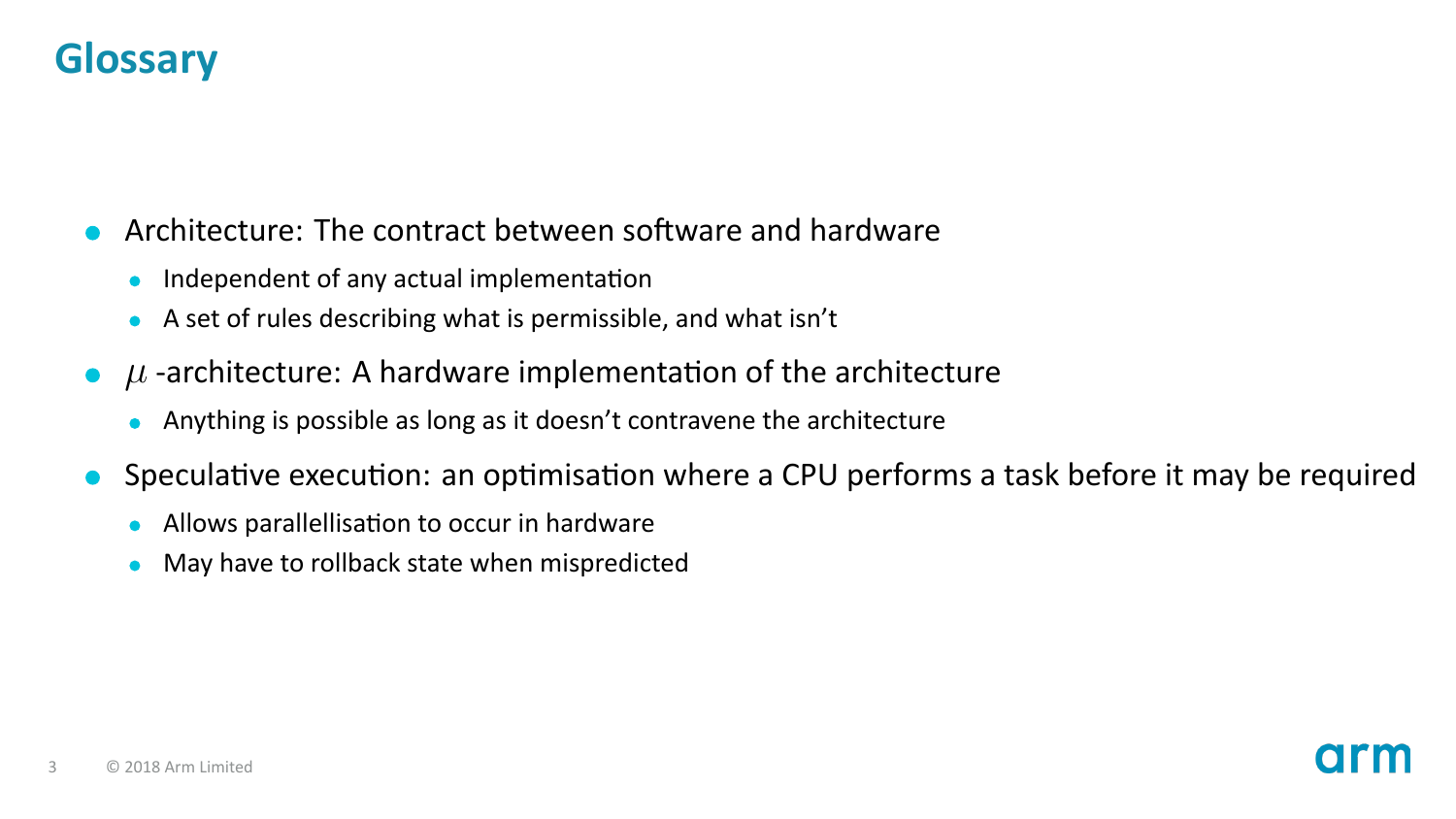## "Anything, Anytime, Anyplace, For No Reason At All"

Frank Zappa

arm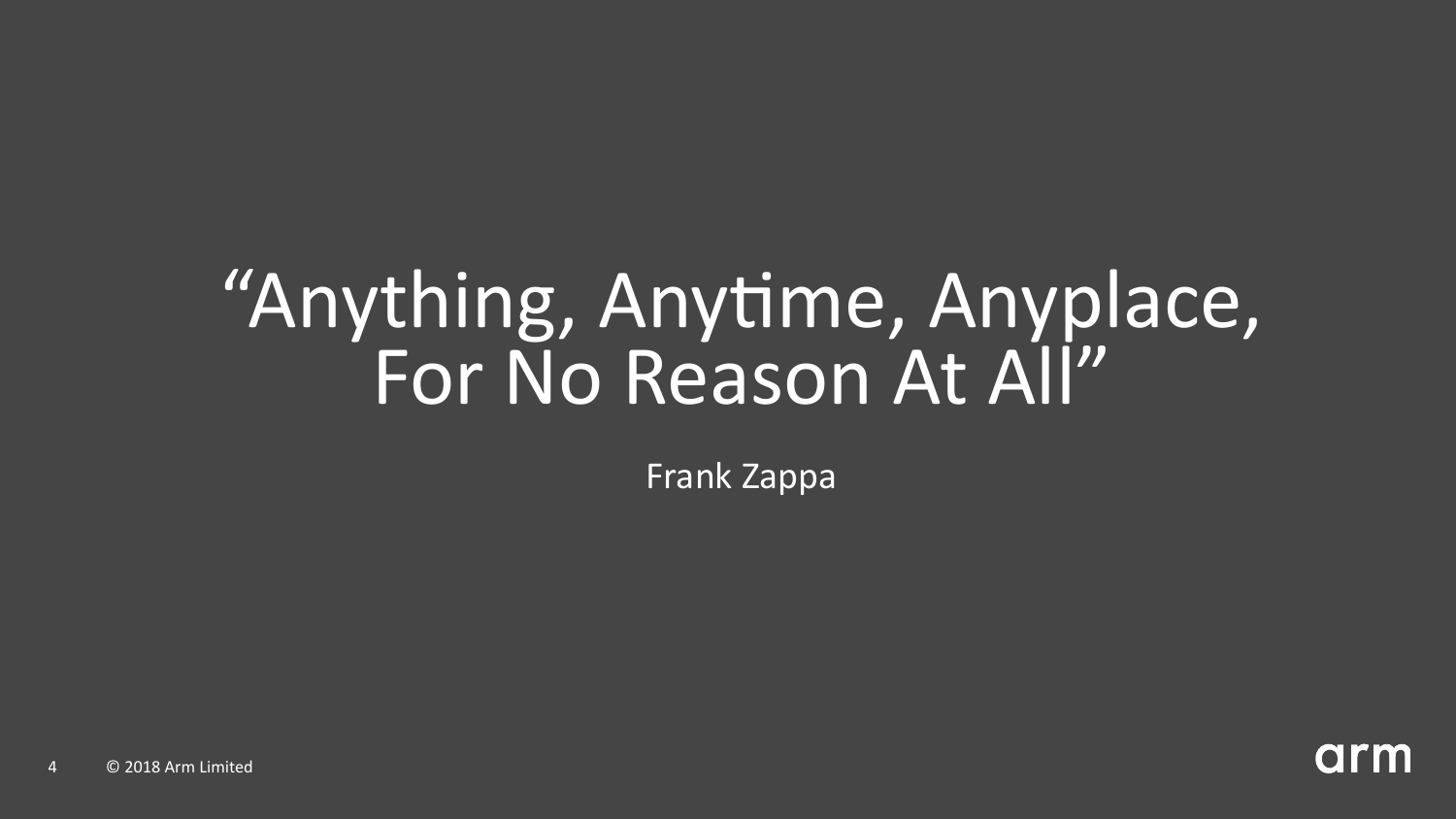#### **Threat model**

- The hypervisor is at a higher priviledge than the guests
- We fundamentally assume that its own state is not visible to the guests.
- Side channel timing attacks allows potential disclosure of secrets
	- Passwords, keys and other sensitive information
- Making use of speculative execution
- Limited to information disclosure, no alteration of data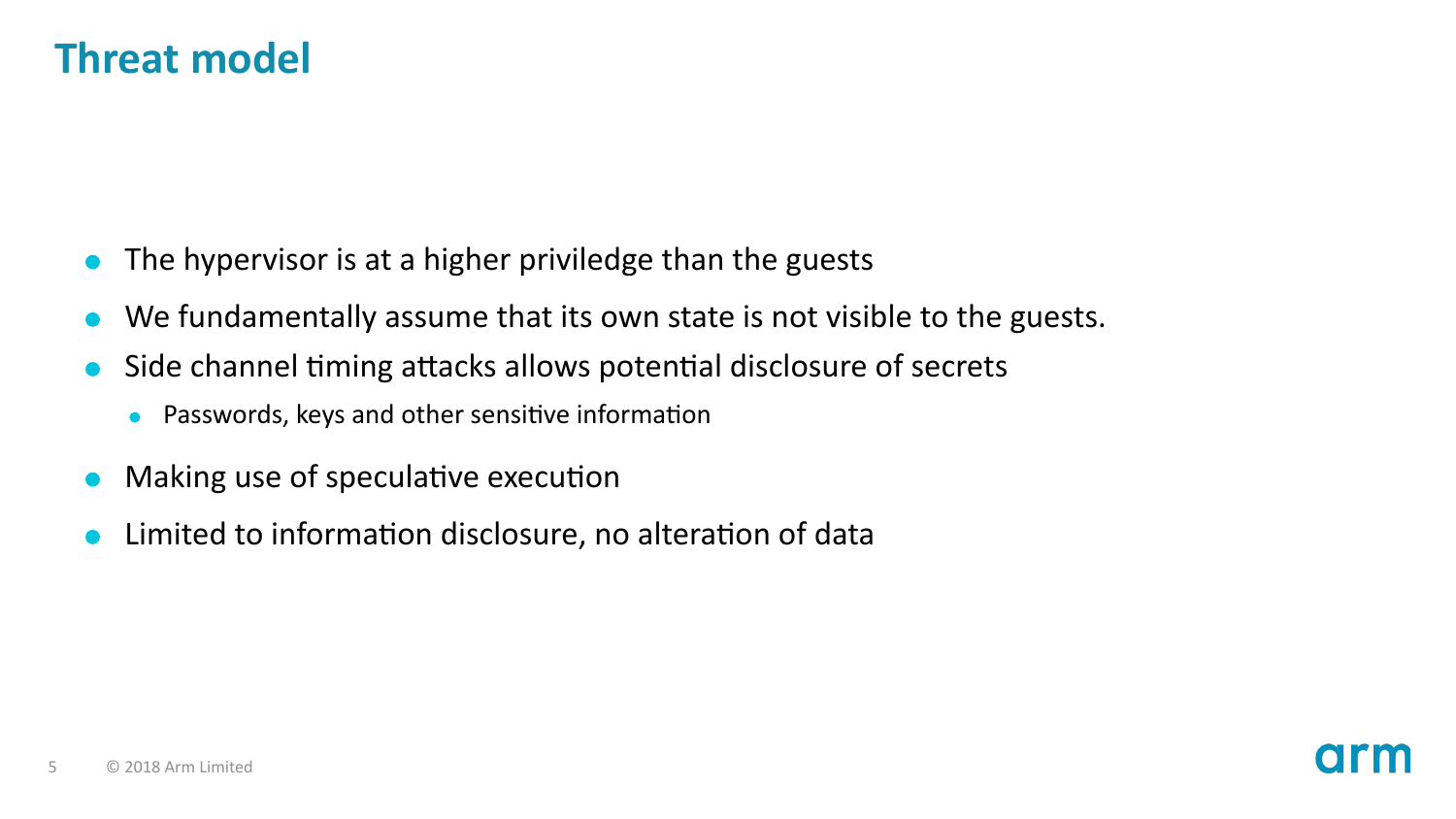#### **Timing attacks**

The VM could attack the hypervisor by doing something like:

- Start with an array of guest memory
- Make sure none of it is cached at the moment
- Get the hypervisor to speculatively use one of its secrets as an offset in the array, and issue a load
- In the guest, measure the time it takes to access the corresponding cache lines in the array
	- If the access is "fast", then the hypervisor has accessed the cacheline corresponding to its secret offset
	- Now possible to infer information about the hypervisor secret

The hard part is for the guest to be "convince" the hypervisor to use the array under speculation.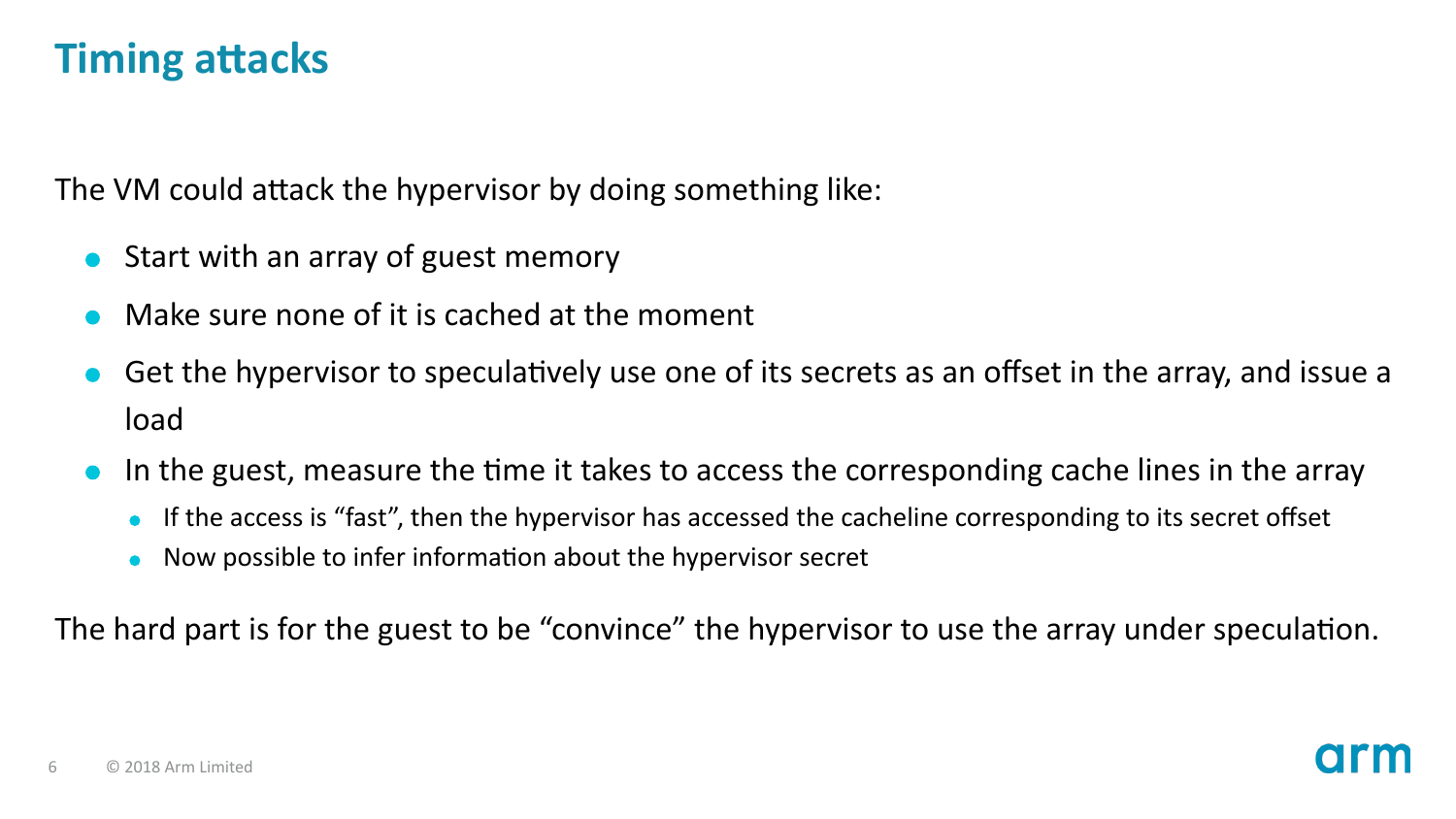- Boundary check bypass due to branch mispredition: Spectre-v1 (variant 1)
- Branch re-steering: Spectre-v2 (variant 2)
- Privilege separation bypass: Meltdown and Spectre-v3a (variants 3 and 3a)
- Memory ordering misprediction: SSB (variant 4)

All these can be composed to create more complex attacks.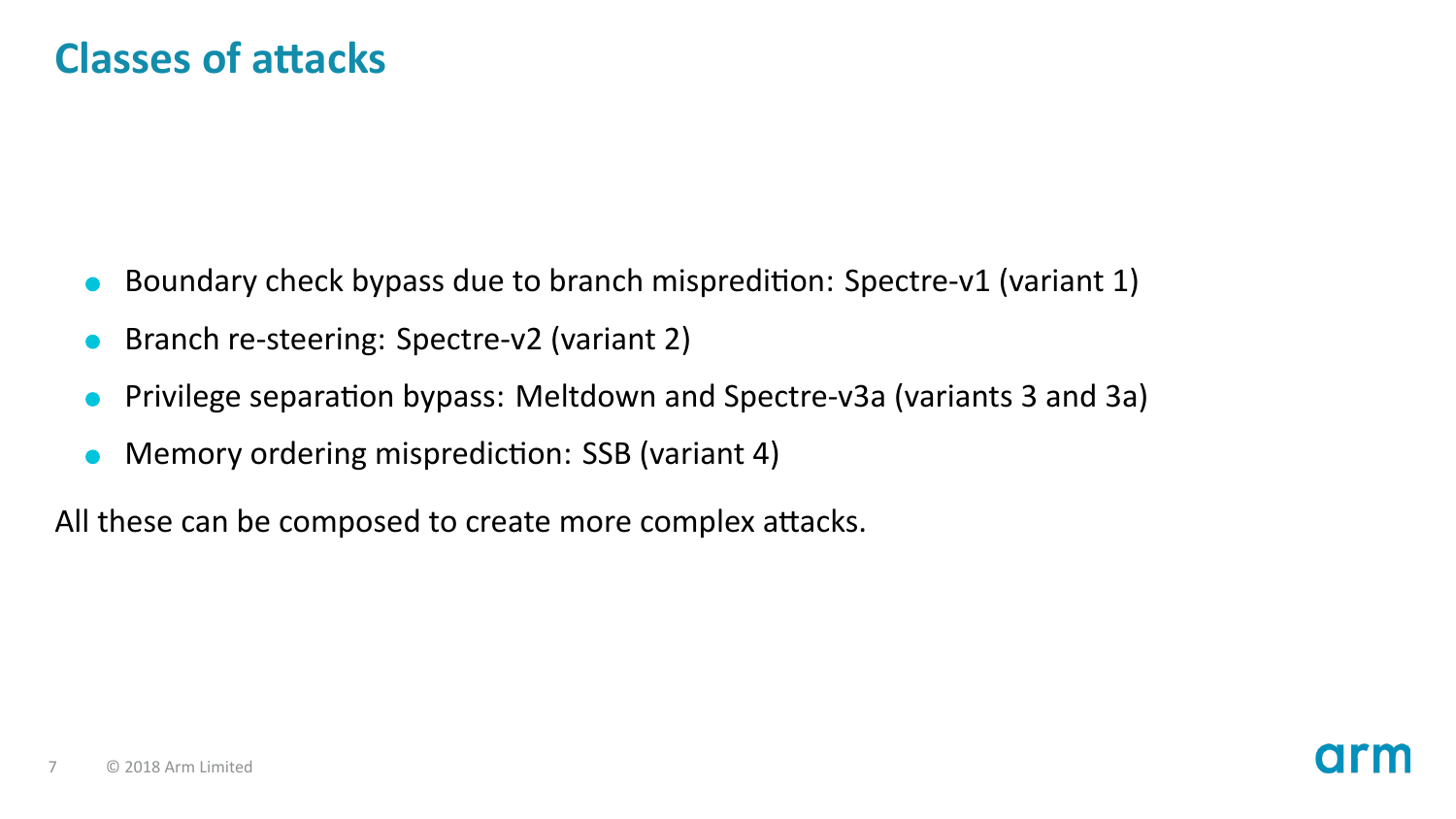

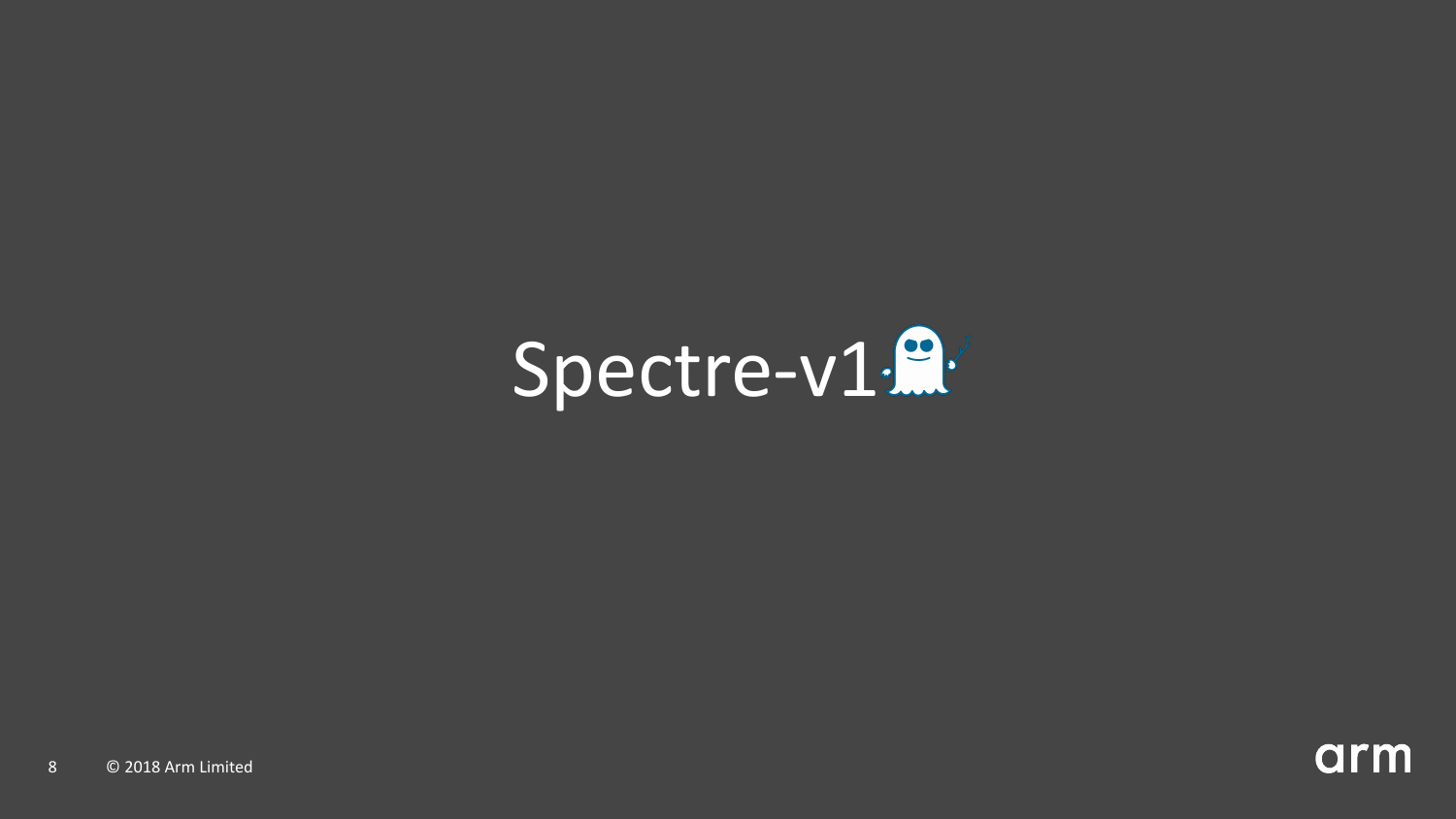#### **Spectre-v1, the \*very\* simplified view**

At the core of Spectre-v1 is this simple condition:

```
if (index < array_bound)
        value = array[index];
```
Where the condition check can be speculatively bypassed, letting the access happen. Fun things happen if:

- The index is untrusted
- The array address is under control of a lower privilege level
- See full example in the GPZ blog post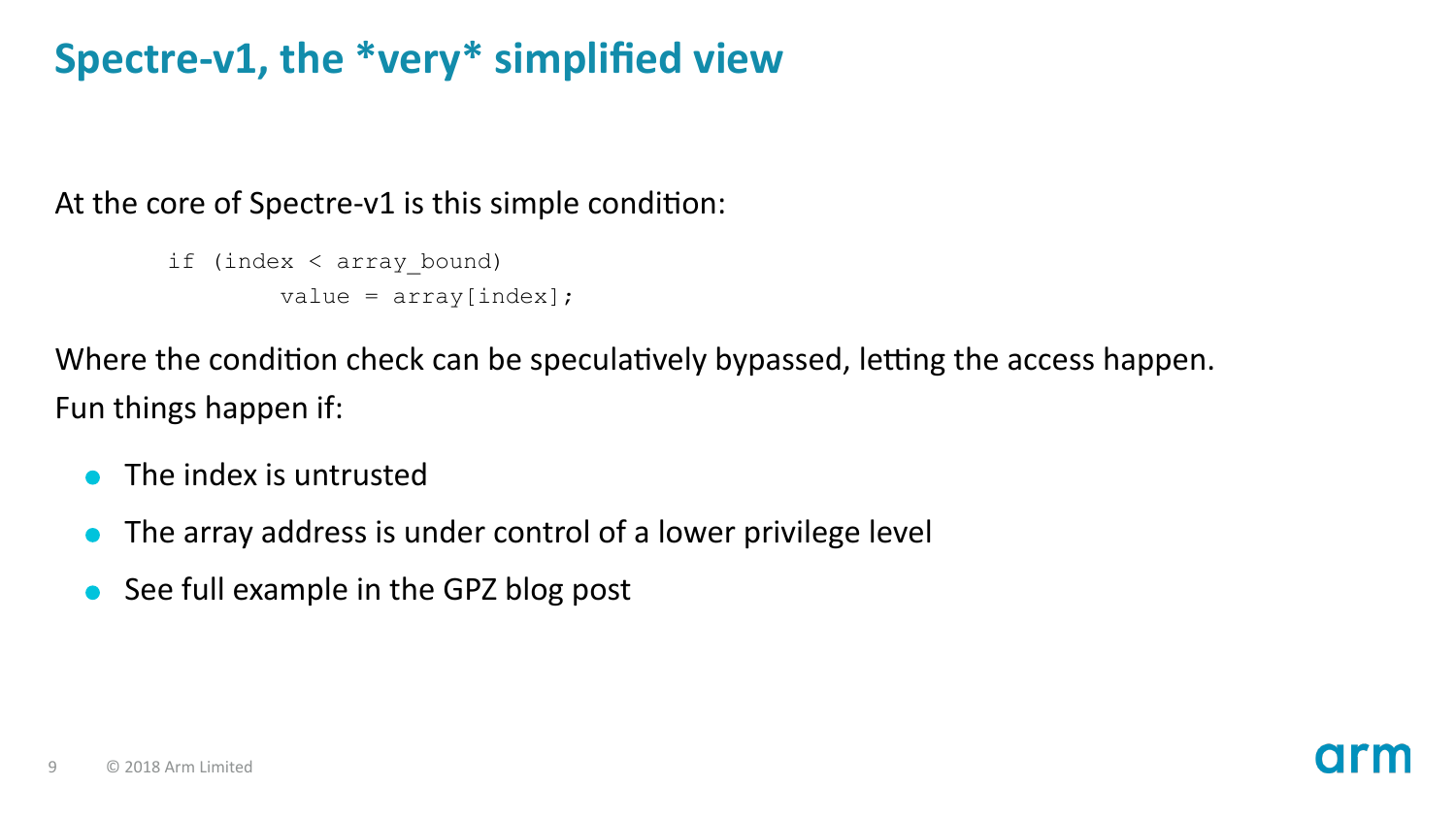#### **Mitigation of Variant 1**

```
unsigned long array index mask nospec(unsigned long idx,
                                                       unsigned long sz)
 3 {
              unsigned long mask:
              asm volatile("cmp %1, %2\n"
\overline{\phantom{a}} \overline{\phantom{a}} \overline{\phantom{a}} \overline{\phantom{a}} \overline{\phantom{a}} \overline{\phantom{a}} \overline{\phantom{a}} \overline{\phantom{a}} \overline{\phantom{a}} \overline{\phantom{a}} \overline{\phantom{a}} \overline{\phantom{a}} \overline{\phantom{a}} \overline{\phantom{a}} \overline{\phantom{a}} \overline{\phantom{a}} \overline{\phantom{a}} \overline{\phantom{a}} \overline{\: "=r" (mask)
|8| : "r" (idx), "Ir" (sz) : "cc");
9
10 csdb();
11 return mask;
12 }
13
14 #define array index nospec(index, size)
15 (\{16 typeof(index) i = (index);
17 typeof(size) _s = (size);
18 unsigned long _mask = array_index_mask_nospec(_i, _s);
\blacksquare 19 \blacksquare20 (typeof(i)) (i & mask);
21 } }
```
We need a way to sanitize untrusted values despite speculation

We introduce a

array index nospec accessor

Uses a mask that is  $\sim$  0 if the index is valid, and 0 if not

The CSDB barrier prevents use of speculated data after the barrier

 $\bullet$  To be used with either a csel instruction or something that affects the flags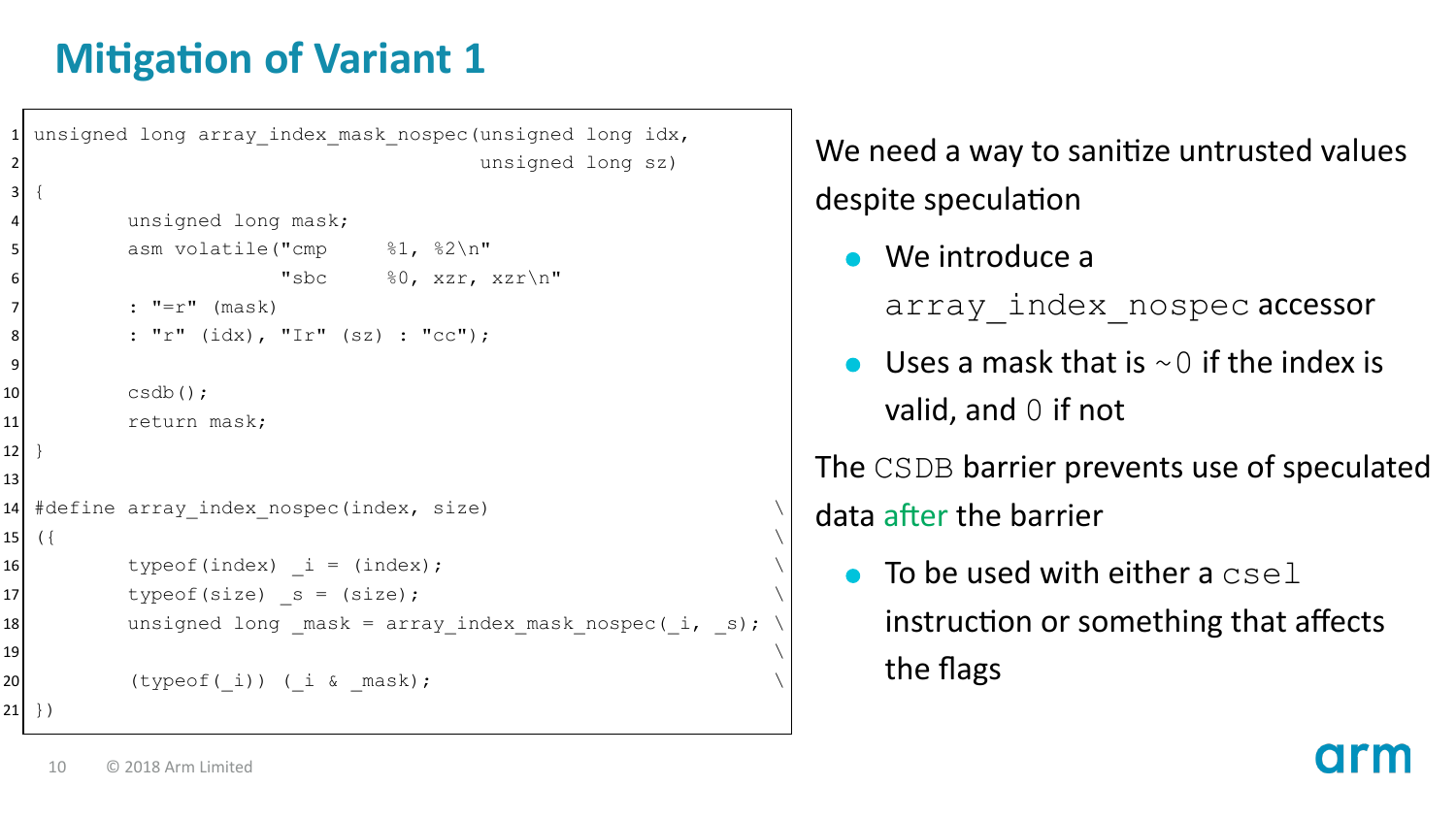#### **Mitigation of Variant 1: Are we done yet?**

- Mostly affects the userspace/kernel interface, not so much the guest/host interface
- We now have a robust accessor to mitigate variant 1
- Toolchains are also aware of it
- The real problem is where to use it
- Identifying that kind of sequence is extremely hard
- We only mitigate a few known spots in the Linux kernel
- Static analysis is only starting to be useful
	- See Dan Carpenter's smatch tool
- All privileged software is affected, not only the kernel and hypervisors

Still a work in progress :- (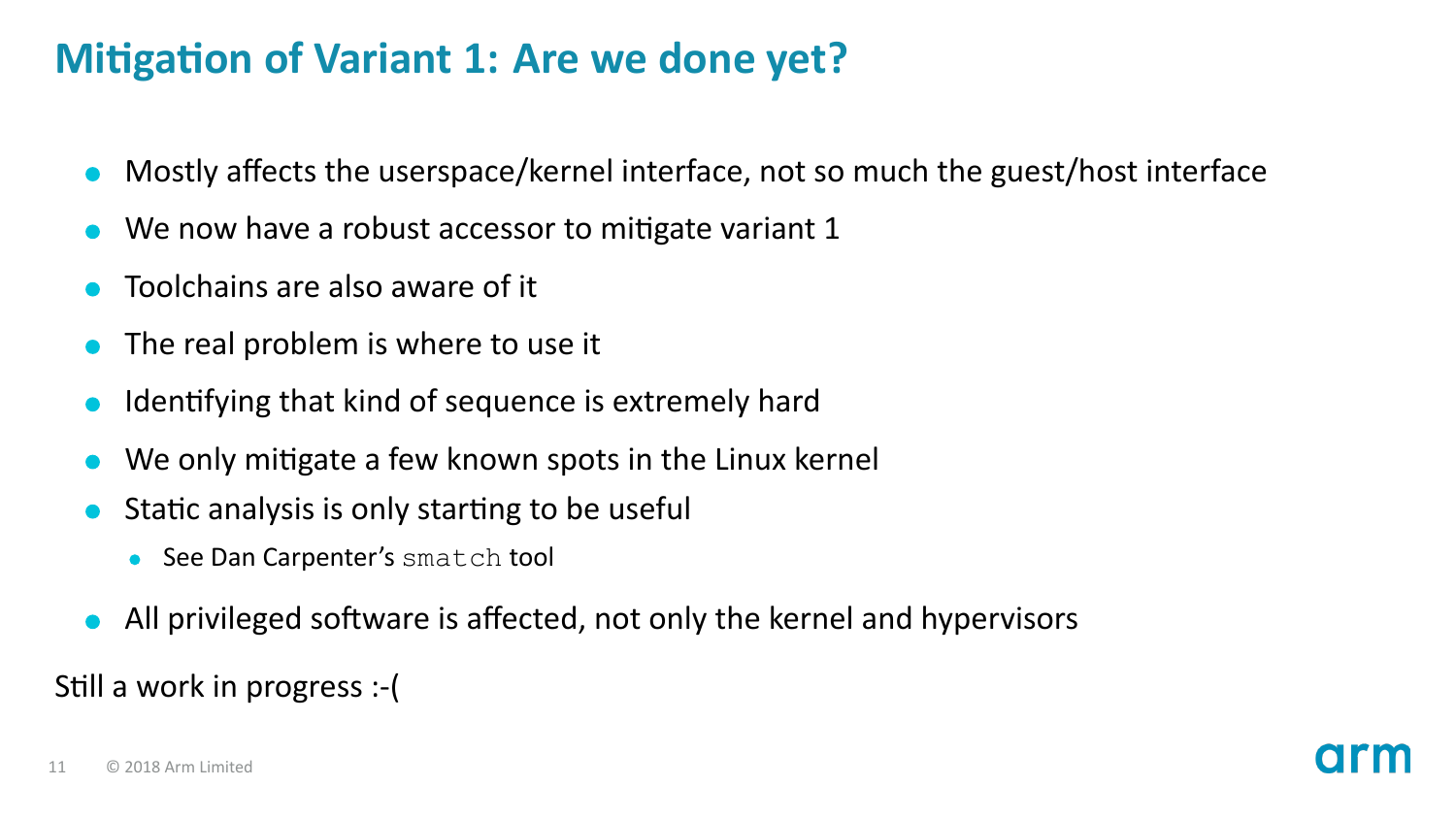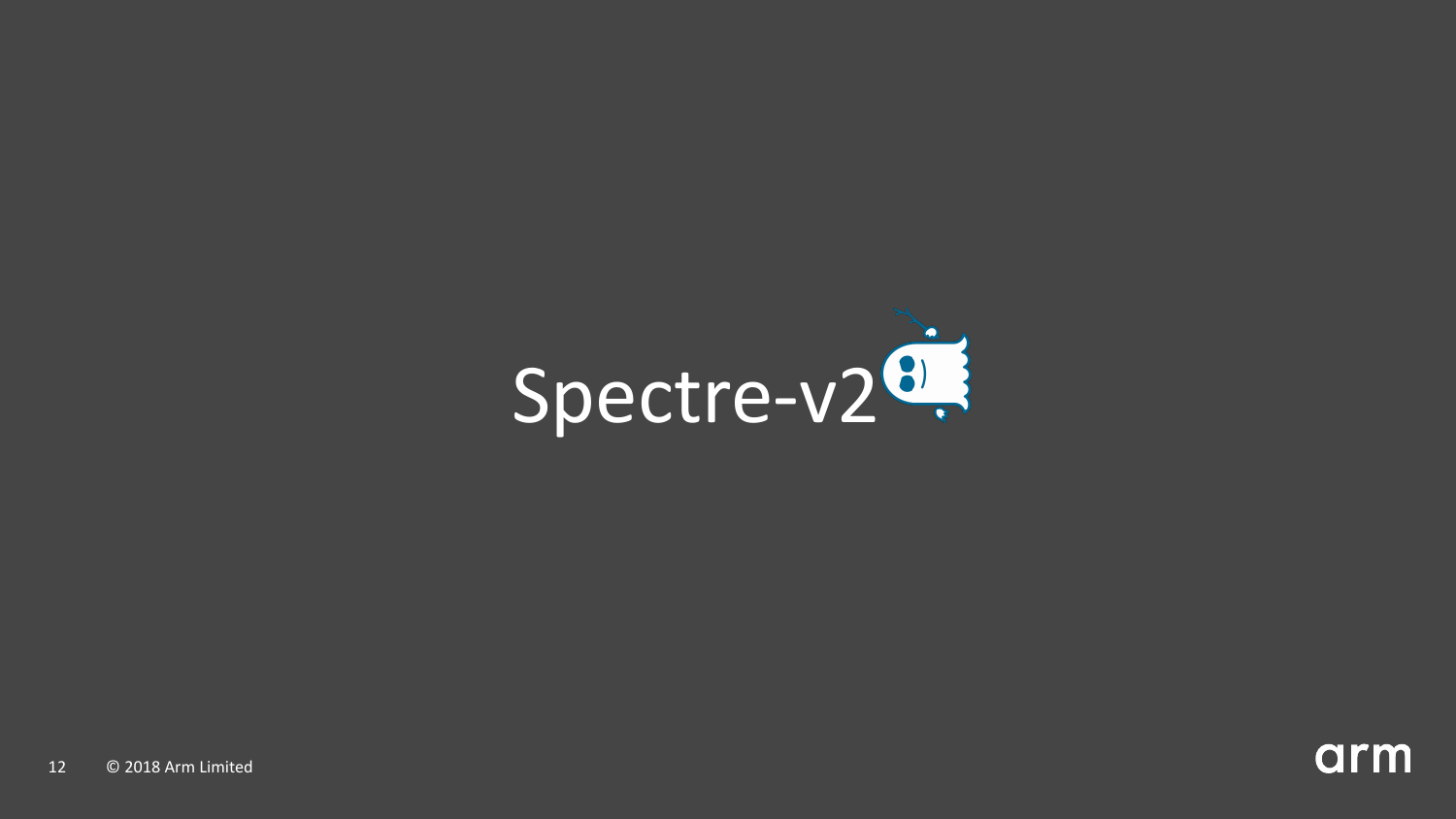#### **Variant 2 (Spectre v2)**

What is it?

- This is about training the branch predictor
- Force the CPU to speculate along a predicted "taken" path
- Specially "interesting" if you can force speculation in a more privileged context
- Can be used to target a Variant 1 gadget

How is that possible?

- Affected CPUs do not fully tag their branch prediction data by context (EL, ASID, VMID)
- Only consider the virtual addresses (PC and target)
- If two exception levels can have aliasing VAs, we're in trouble
- As it turns out, host and guest do alias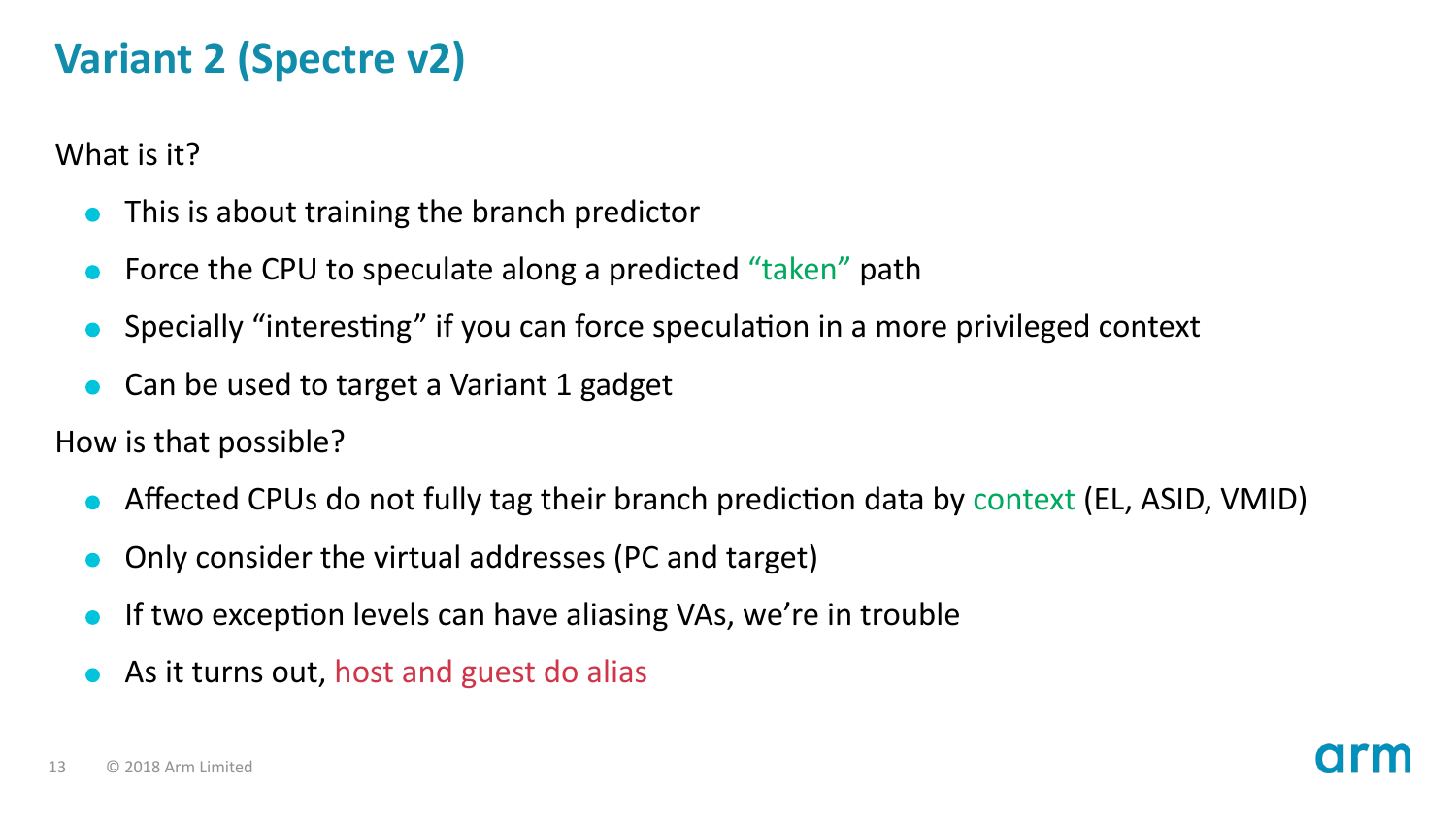#### **How to mitigate Spectre v2**

The obvious solution is to invalidate the branch predictor (aka BTB) in specific places

- $\bullet$  In the kernel, when context-switching tasks
	- plus a couple of other places to protect the kernel itself
- In KVM, when exiting the guest  $\bullet$ 
	- $\bullet$  So that we can safely run the host
- The latter needs to be done without executing a single branch instruction
	- Otherwise the guest might prime the branch predictor to skip the invalidation  $\bullet$

So, let's invalidate the branch predictor...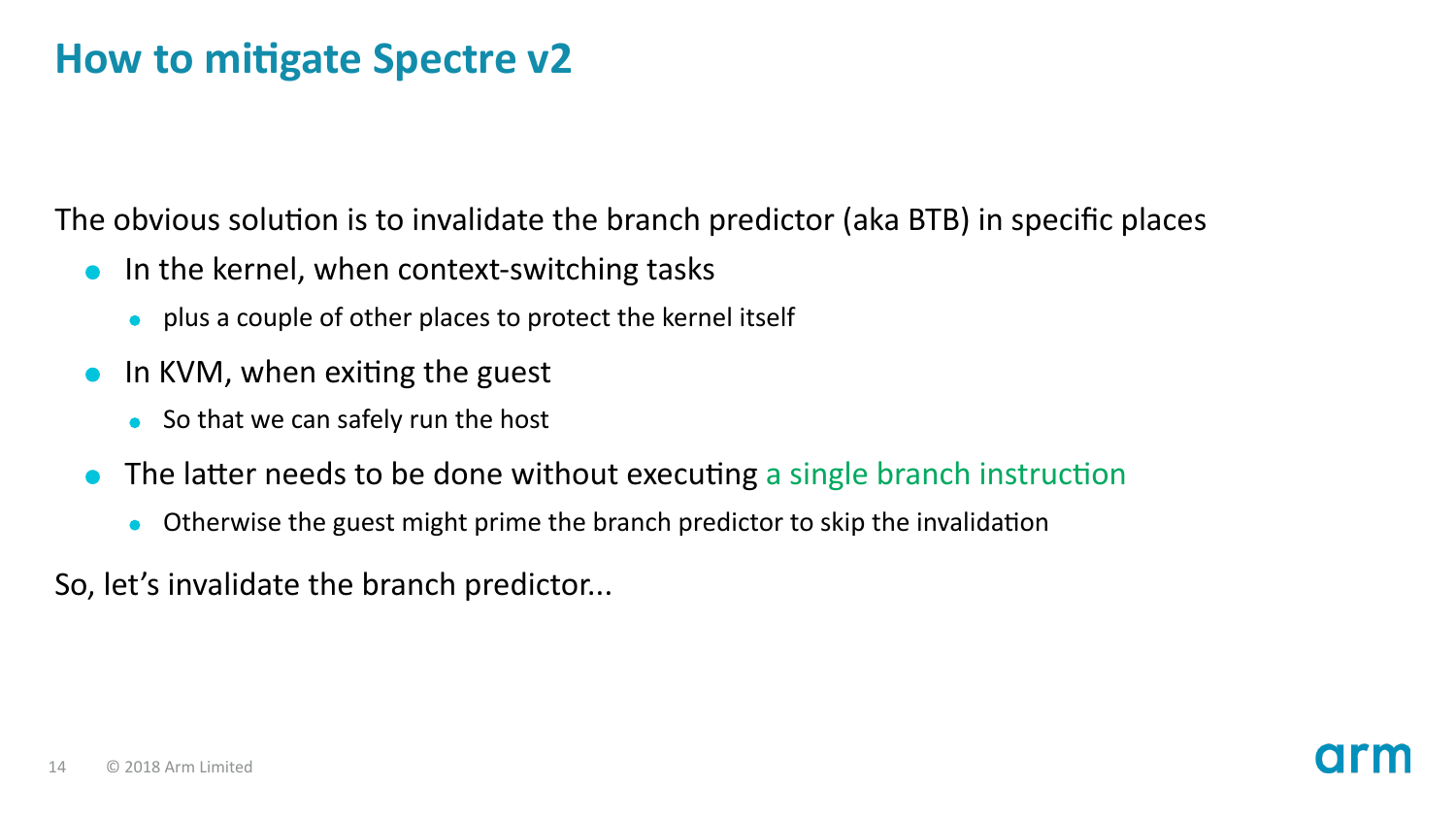On AArch32, things are pretty easy:

- $\bullet$  We have a dedicated instruction for that
- BPIALL, aka mcr p15, 0, rx, c7, c5, 6  $\bullet$
- Works nicely on Cortex-A12 and A17  $\bullet$
- $\bullet$  But...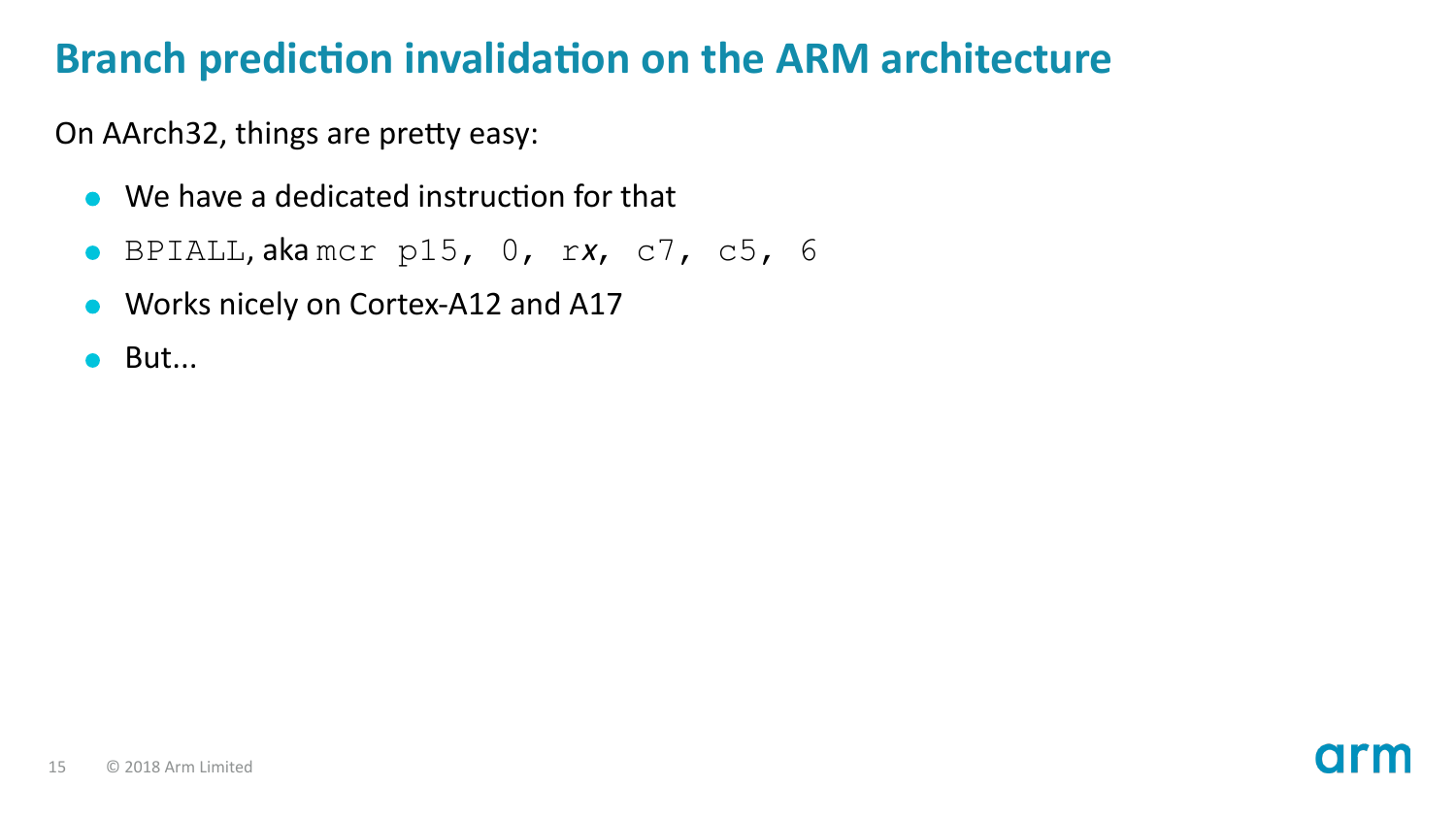On AArch32, things are pretty easy:

- $\bullet$  We have a dedicated instruction for that
- BPIALL, aka mcr p15, 0, rx, c7, c5, 6
- Works nicely on Cortex-A12 and A17
- $\bullet$  But...
- The architecture doesn't mandate that the BTB is visible to SW
- Which means that implementing BPIALL as NOP is valid!
- Duh!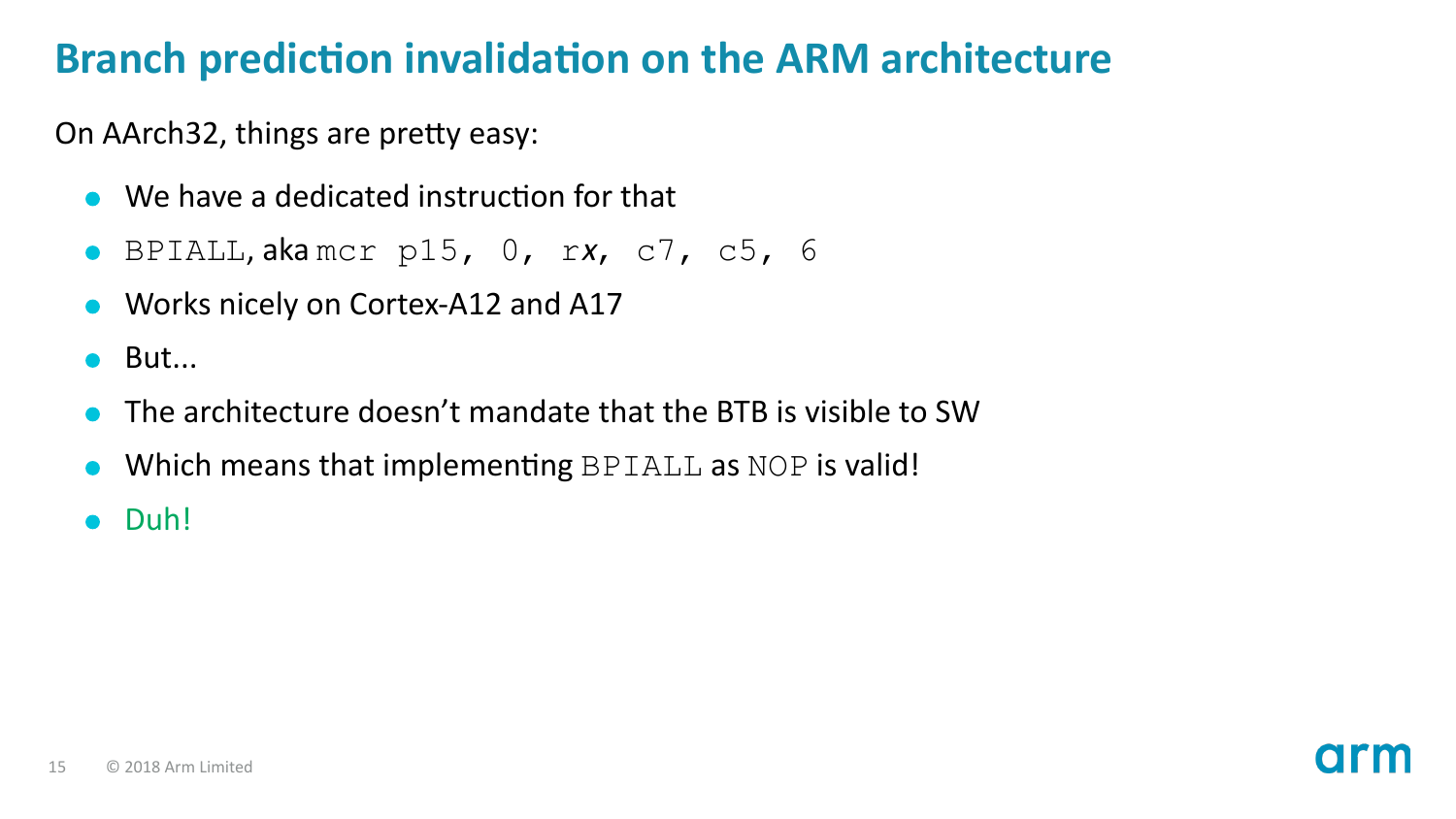On AArch32, things are pretty easy:

- $\bullet$  We have a dedicated instruction for that
- BPIALL, aka mcr p15, 0, rx, c7, c5, 6
- Works nicely on Cortex-A12 and A17
- $\bullet$  But...
- The architecture doesn't mandate that the BTB is visible to SW
- Which means that implementing BPIALL as NOP is valid!
- Duh!

On AArch64, the situation is much clearer: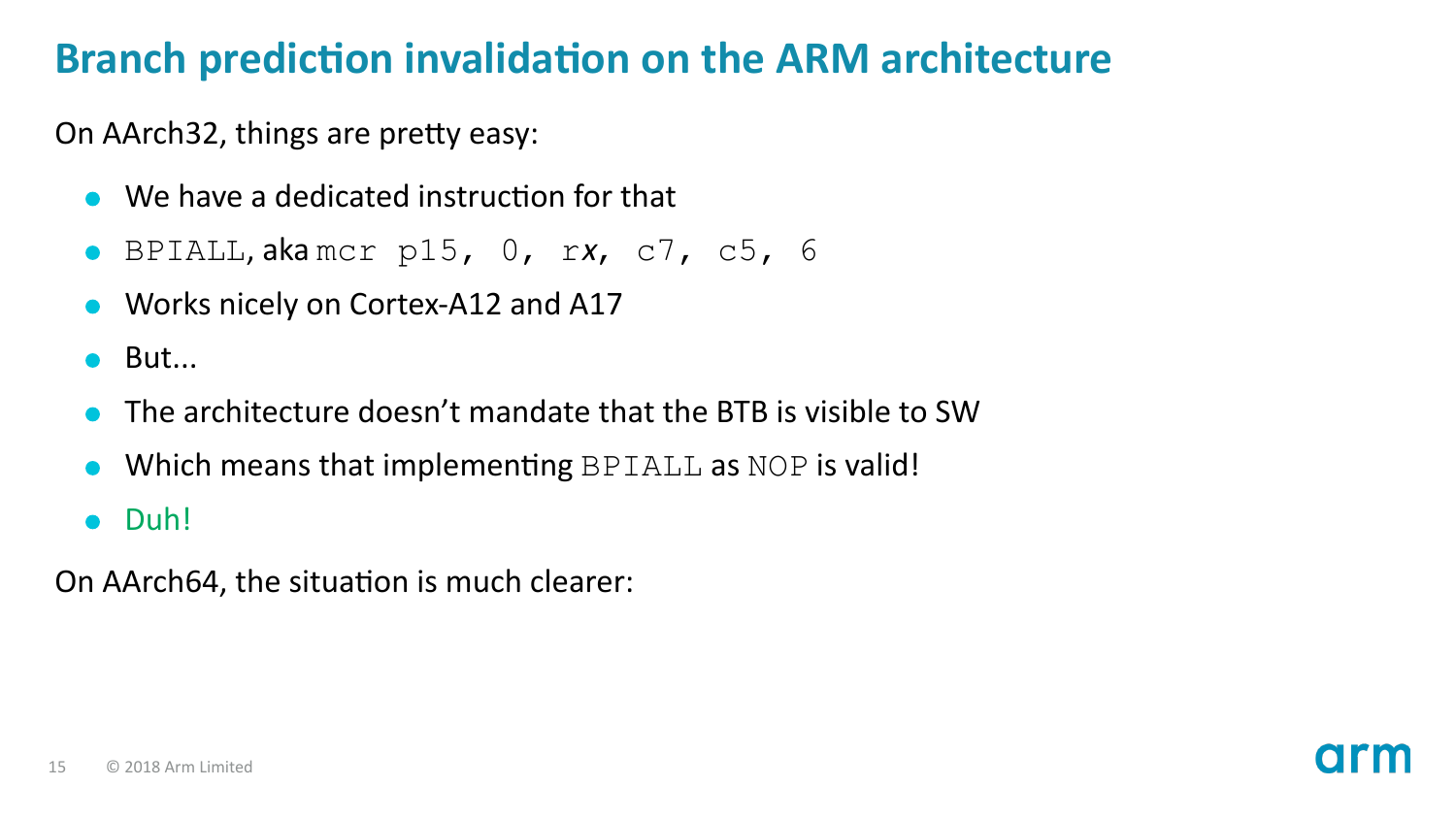On AArch32, things are pretty easy:

- $\bullet$  We have a dedicated instruction for that
- BPIALL, aka mcr p15, 0, rx, c7, c5, 6
- Works nicely on Cortex-A12 and A17
- $\bullet$  But...
- The architecture doesn't mandate that the BTB is visible to SW
- Which means that implementing BPIALL as NOP is valid!
- Duh!

On AArch64, the situation is much clearer:

- $\bullet$  There is no architectural way of invalidating the branch predictor
- I said clearer, I didn't say good!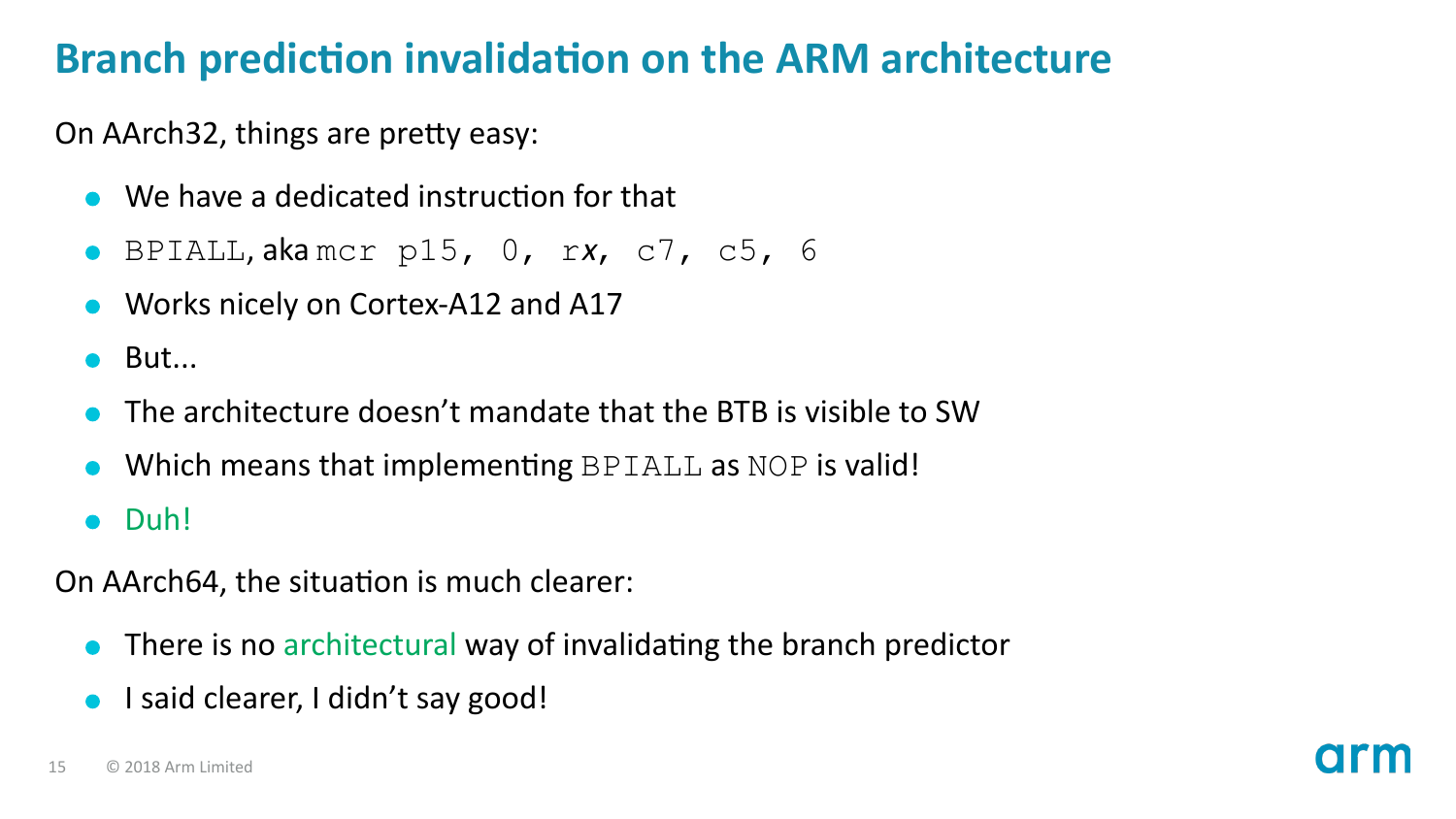#### **Branch prediction invalidation, the non-architected wav**

- We need to find per-implementations ways to invalidate the BP
- Requires intimate knowledge of the  $\mu$  -architecture:
	- Cortex-A15: Set a chicken bit, and invalidate the I\$-cache
	- Cortex-A57: Turn the MMU off, turn it back on
	- Cortex-A73: Switch to AArch32, issue a BPIALL
	- ...
- And that's just for a few ARM Ltd CPUs
- What about CPUs designed by others implementers?
- We could litter the kernel with multiple ways of invalidating the BP
- But this doesn't scale

Or we could start abstracting thing...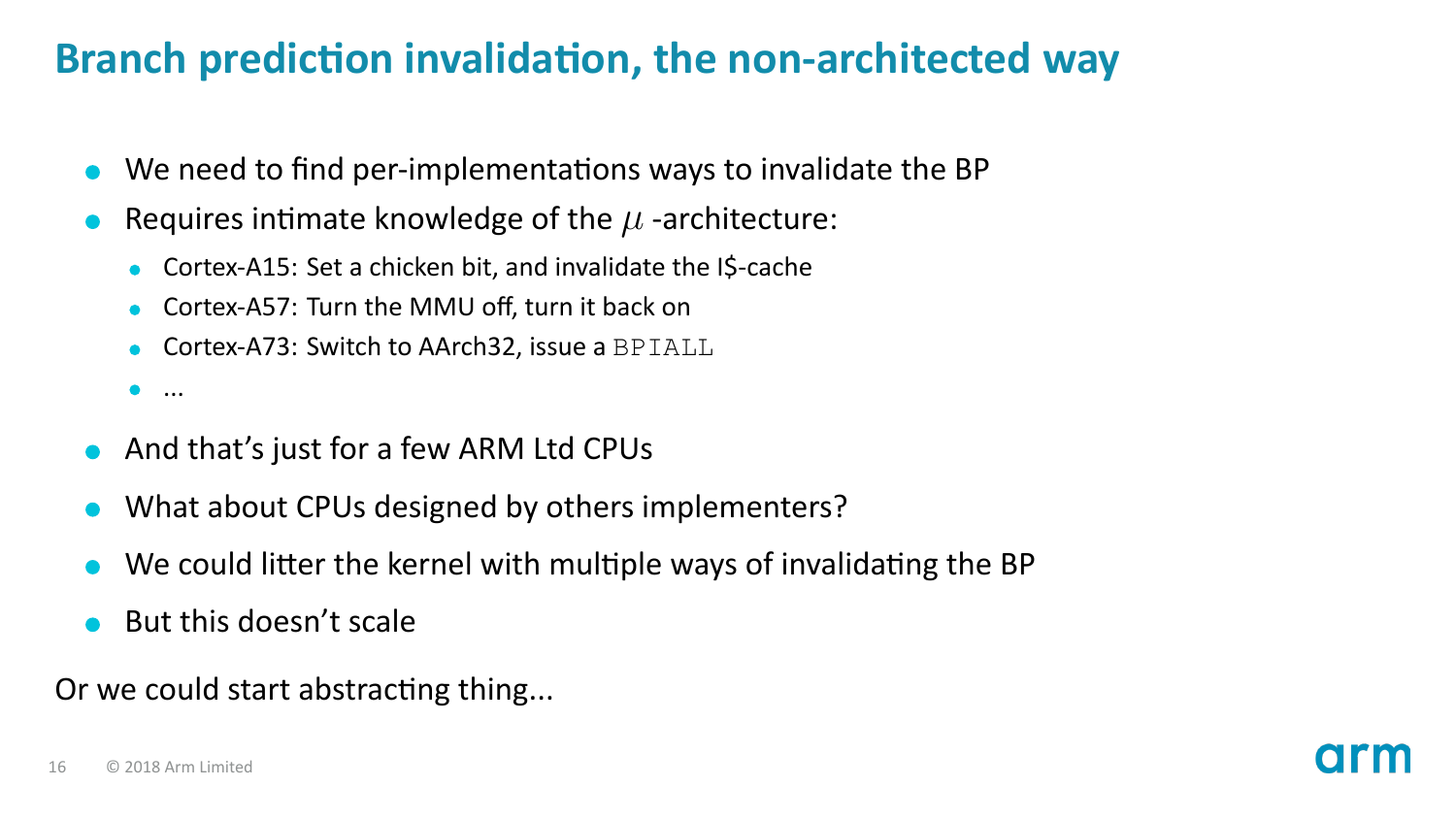#### **Firmware to the rescue**

- Almost all implementations of ARMv8 have a secure mode
	- $\bullet$  Most privileged execution level known as  $EL3$
- Usually used for things like power-management, secure services
	- Things you don't want to see in the Linux kernel
	- Perfect for abstracting things that are very different from one implementation to another
- The hypervisor can easily trap into EL3 to execute a service on its behalf
	- Using the SMC instruction
- Only one implementaƟon (XGene-1) doesn't have this feature
	- Let's ignore it (users can turn the BP off altogether)
- Let's implement our branch predictor invalidation at EL3!

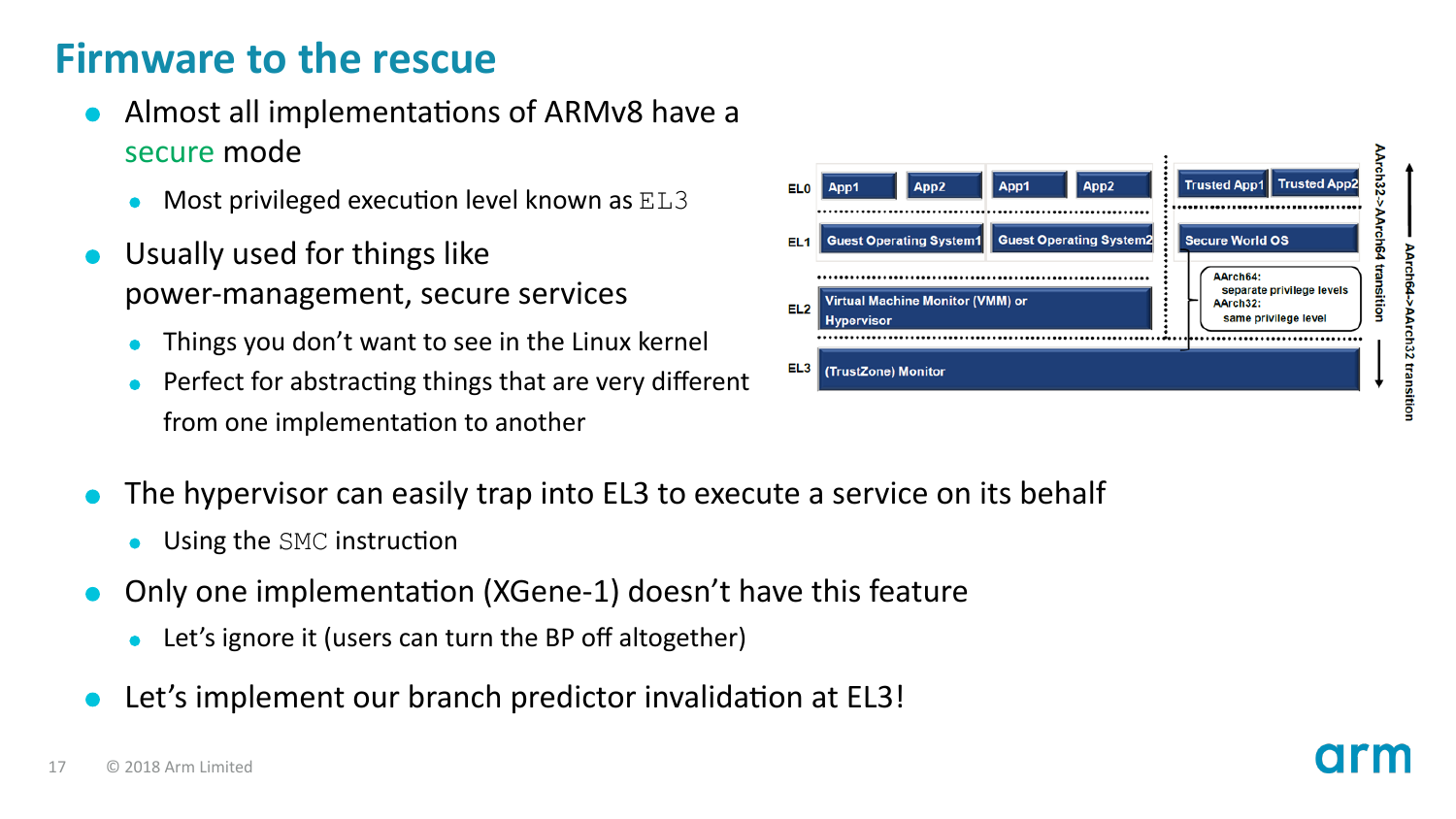#### **Improving the SMC calling convention and discovery mechanisms**

- $\bullet$  A trap to EL3 itself is pretty cheap
- But the SMC Calling Convention (SMCCC) follows the PCC
- Imposes saving/restoring 18 GPRs (on guest exit, all the registers are live)!
- This becomes an overhead for exit-heavy workloads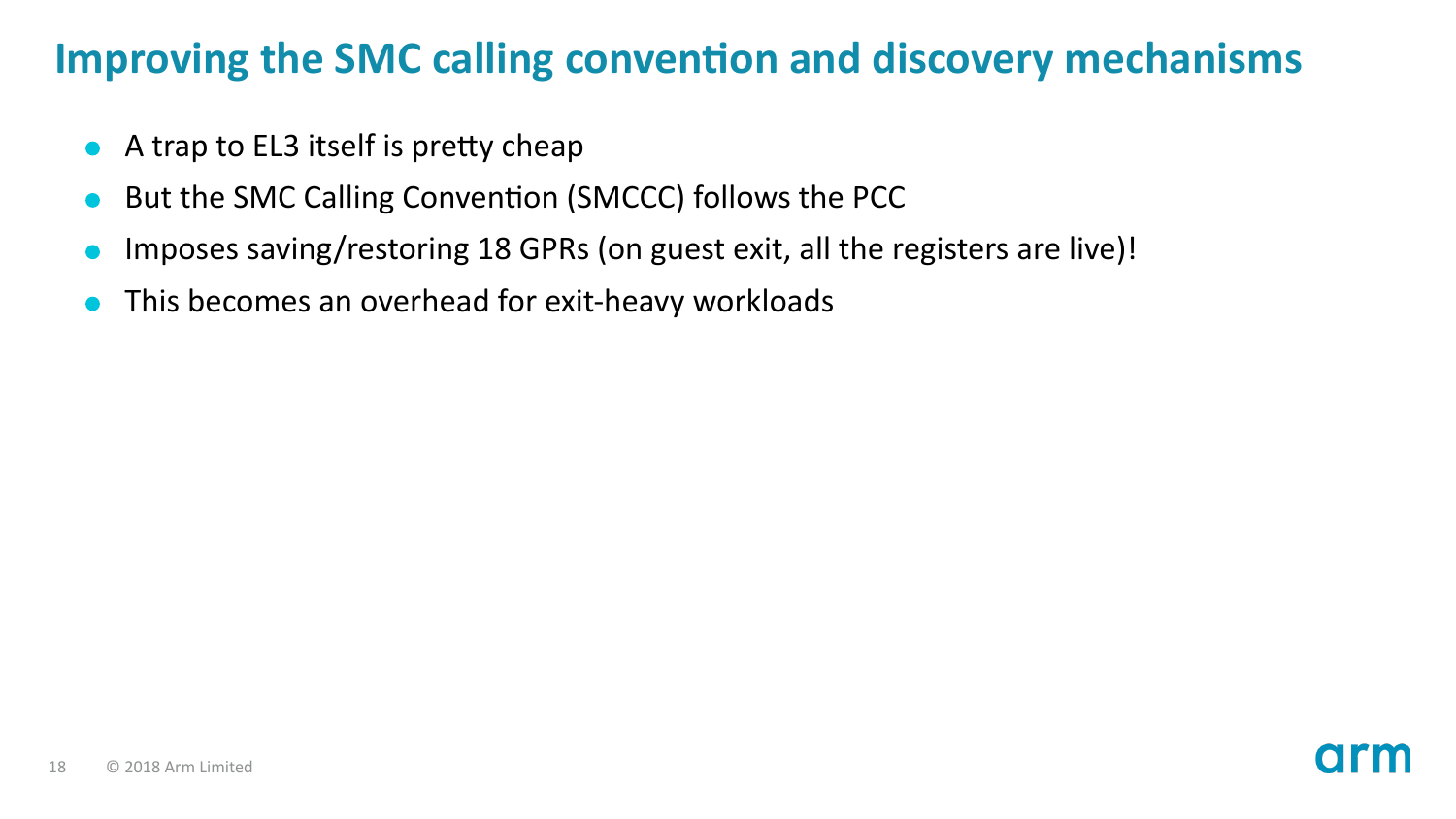#### **Improving the SMC calling convention and discovery mechanisms**

- $\bullet$  A trap to EL3 itself is pretty cheap
- But the SMC Calling Convention (SMCCC) follows the PCC
- Imposes saving/restoring 18 GPRs (on guest exit, all the registers are live)!
- This becomes an overhead for exit-heavy workloads

Let's design a new variant of SMCCC that reduce this overhead:  $SMCCC-1.1$ 

- Guarantees that at most 4 registers are clobbered
- Provides a discovery mechanism coupled with PSCI
	- Allows the SMCCC version to be queried
- Defines official "architecture workarounds"
- Implemented by ATF (ARM's reference firmware implementation)
- Each vendor to provide their back-end
	- No implementation? Potentially no mitigation. Pick your vendor carefully...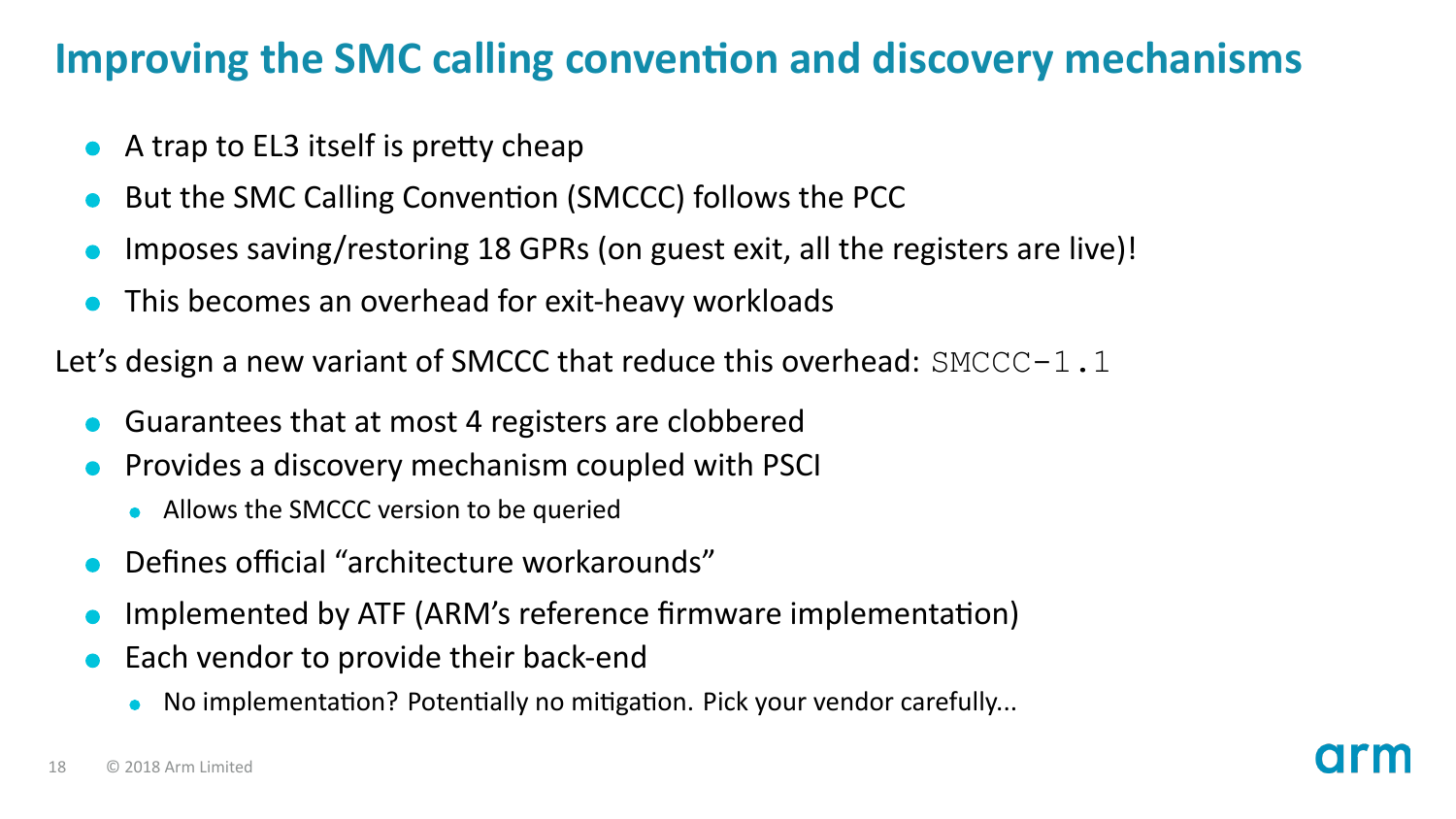#### **Meet** SMCCC\_ARCH\_WORKAROUND\_1

- An abstracted, firmware provided way to invalidate the branch predictor
- Implemented on top of SMCCC-1.1
- system-wide service
- Allow the caller to find out whether this particular CPU requires it...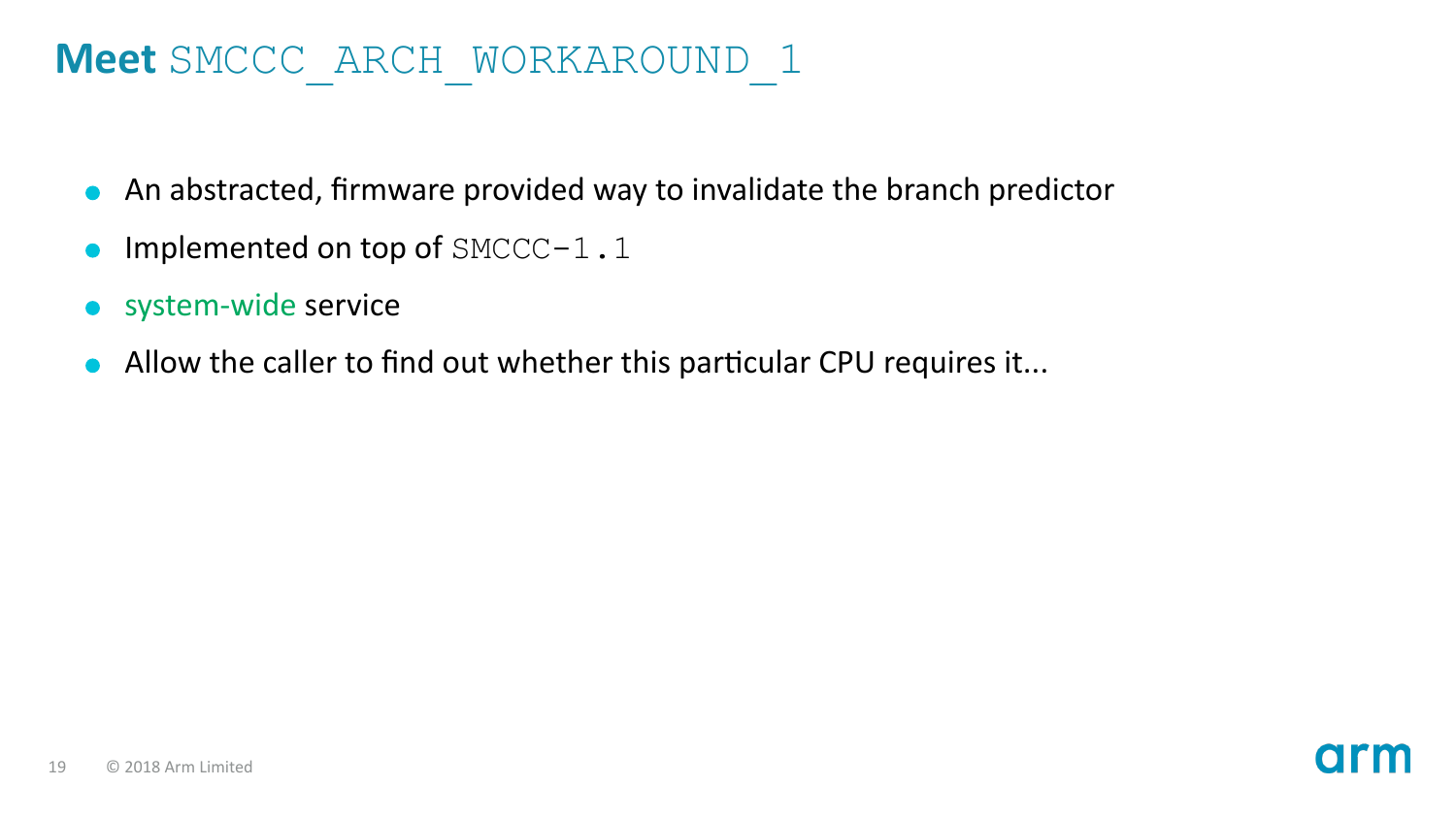#### **Meet** SMCCC\_ARCH\_WORKAROUND\_1

- An abstracted, firmware provided way to invalidate the branch predictor
- Implemented on top of SMCCC-1.1
- system-wide service
- Allow the caller to find out whether this particular CPU requires it...
- ... to support asymmetric configurations
	- Yes, big-little strikes back, and it's not happy...
- It is always safe to call this service on any CPU
- Even those that doesn't require it
- May come at the expense of performance...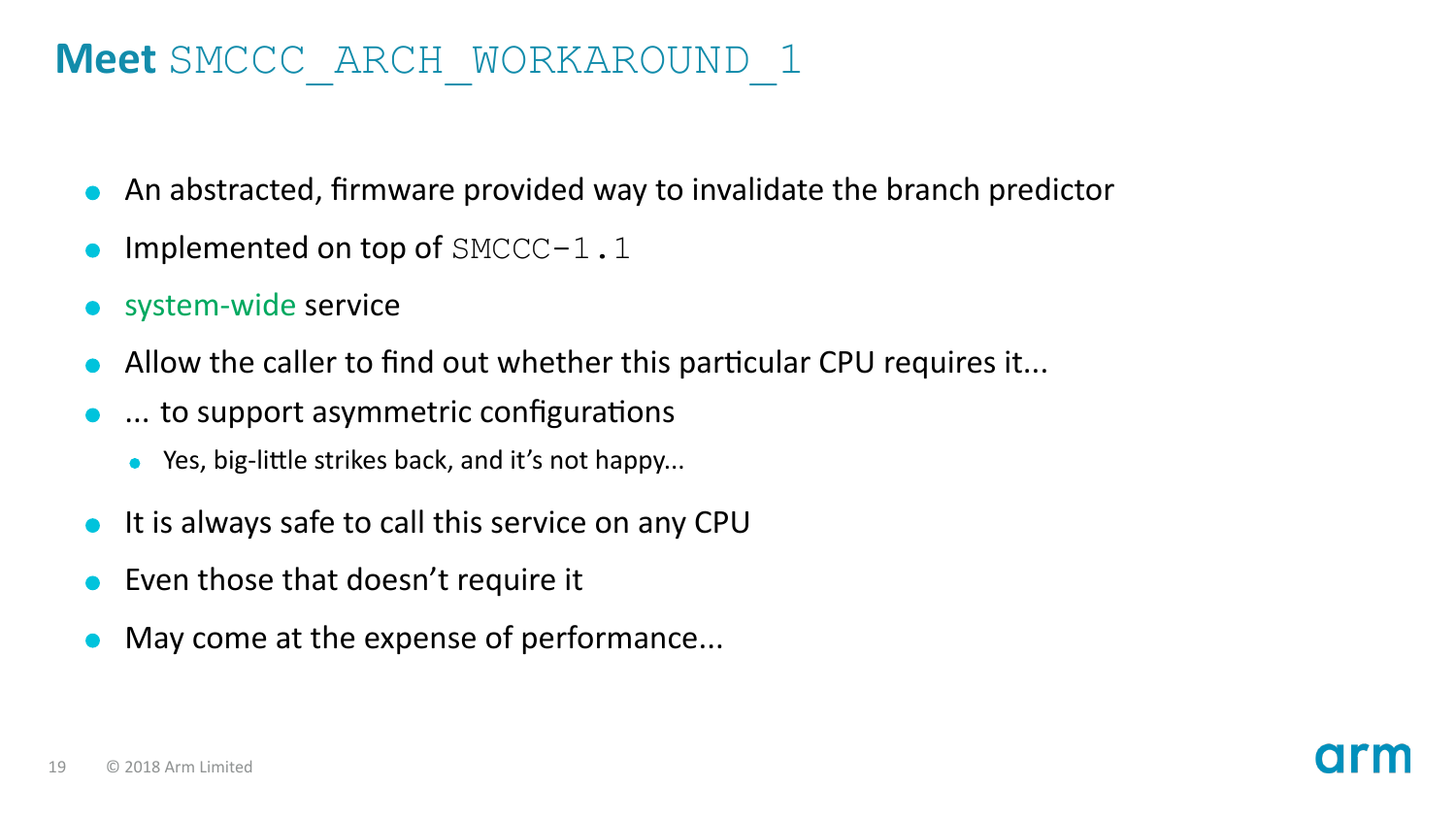#### **Spectre-v2: KVM implementation details**

- Remember this "invalidate the BP before any branch"?
- This is a big constraint:
	- Must the first thing happening on guest exit
	- Has to fit in the exception vectors: 32 instructions on 64bit systems
	- Must not impact non-affected CPUs, including big-little systems
- The trick is to introduce per-CPU vector tables
- One set of vectors that just do what they are supposed to do
	- **Let's call them "canonical" vectors**
- One set of vectors for affected CPUs
	- First calling SMCCC\_ARCH\_WORKAROUND\_1
	- Then branch to the canonical set of vectors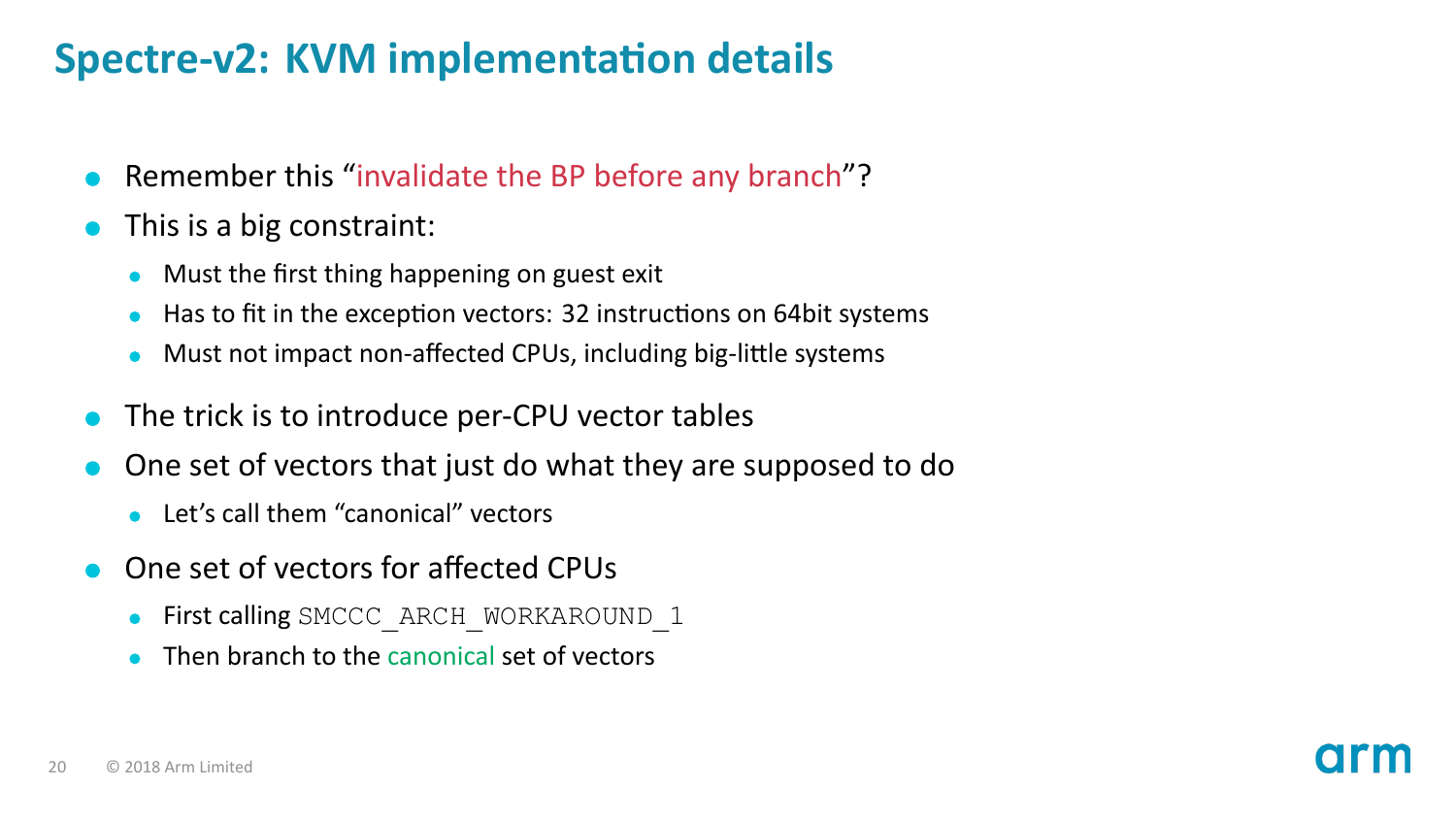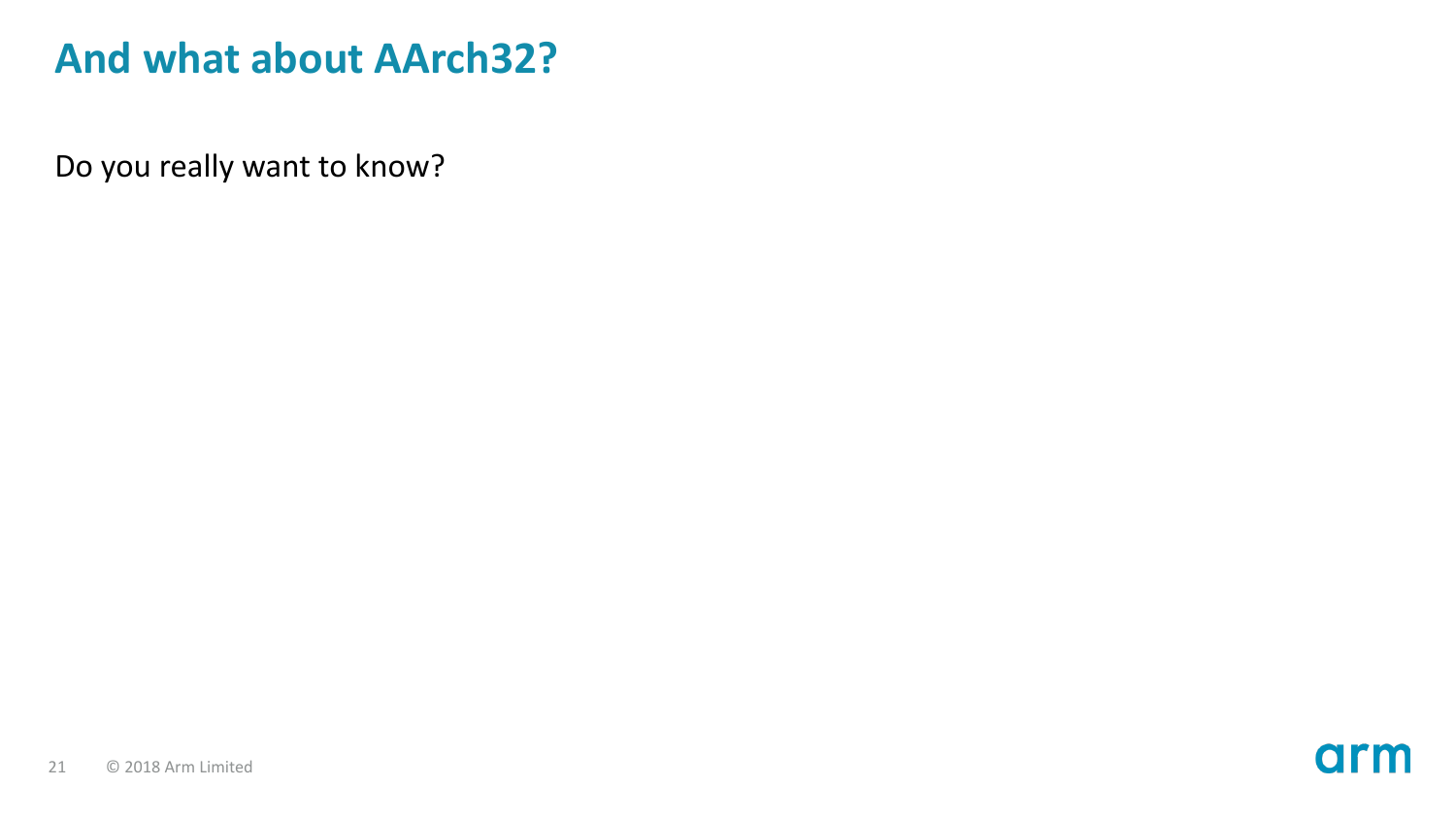- No good firmware story on 32bit
- Fortunately, there is exactly two affected implementations
	- Cortex-A15: can issue a full I\$ invalidation
	- Cortex-A12/A17: can directly use BPIALL
- We can use the same per-CPU vector trick
- Only issue is that we need to fit both BP invalidation and branch in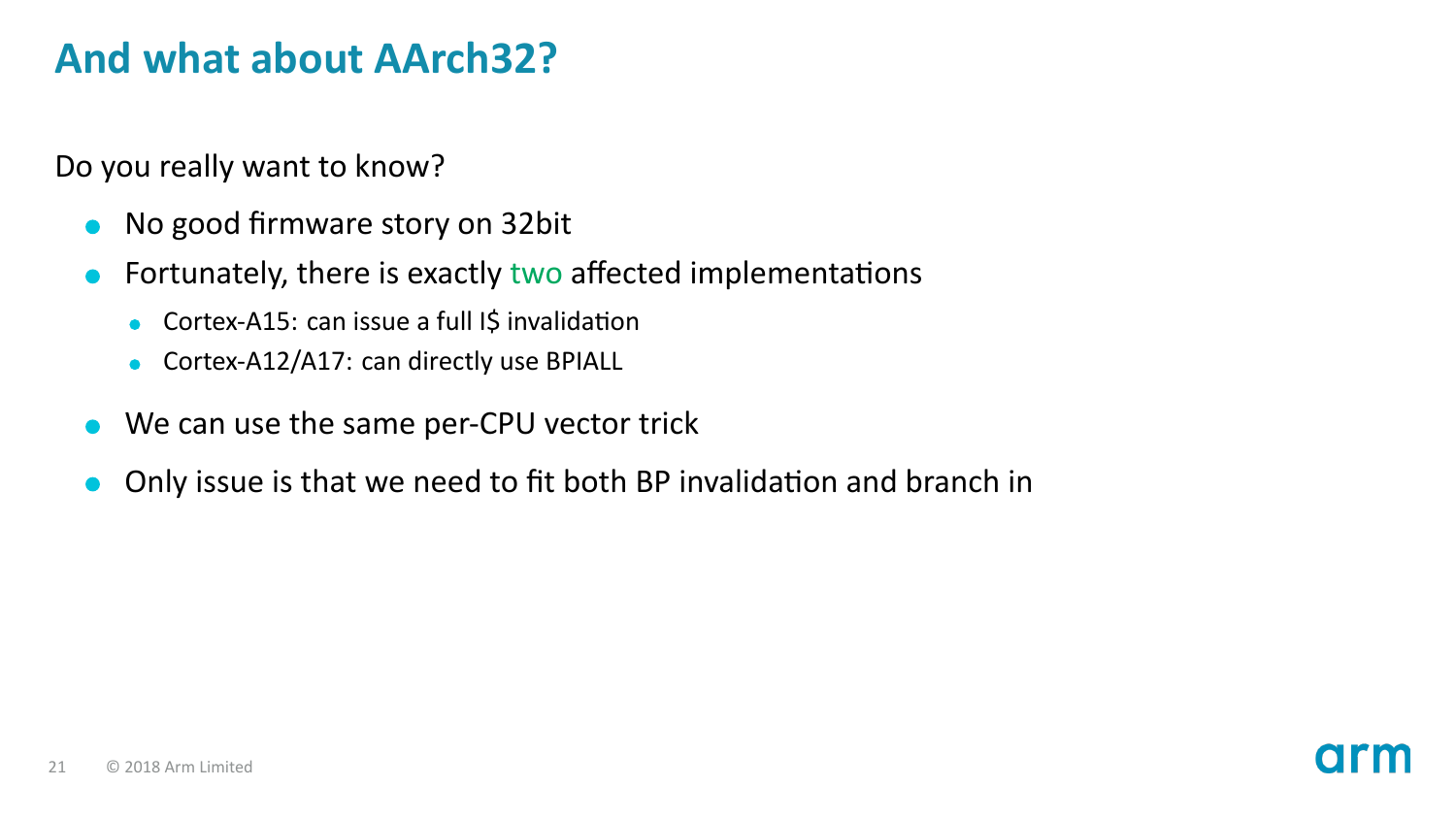- No good firmware story on 32bit
- Fortunately, there is exactly two affected implementations
	- Cortex-A15: can issue a full I\$ invalidation
	- Cortex-A12/A17: can directly use BPIALL
- We can use the same per-CPU vector trick
- Only issue is that we need to fit both BP invalidation and branch in
- Exactly One Single Instruction
- Not happening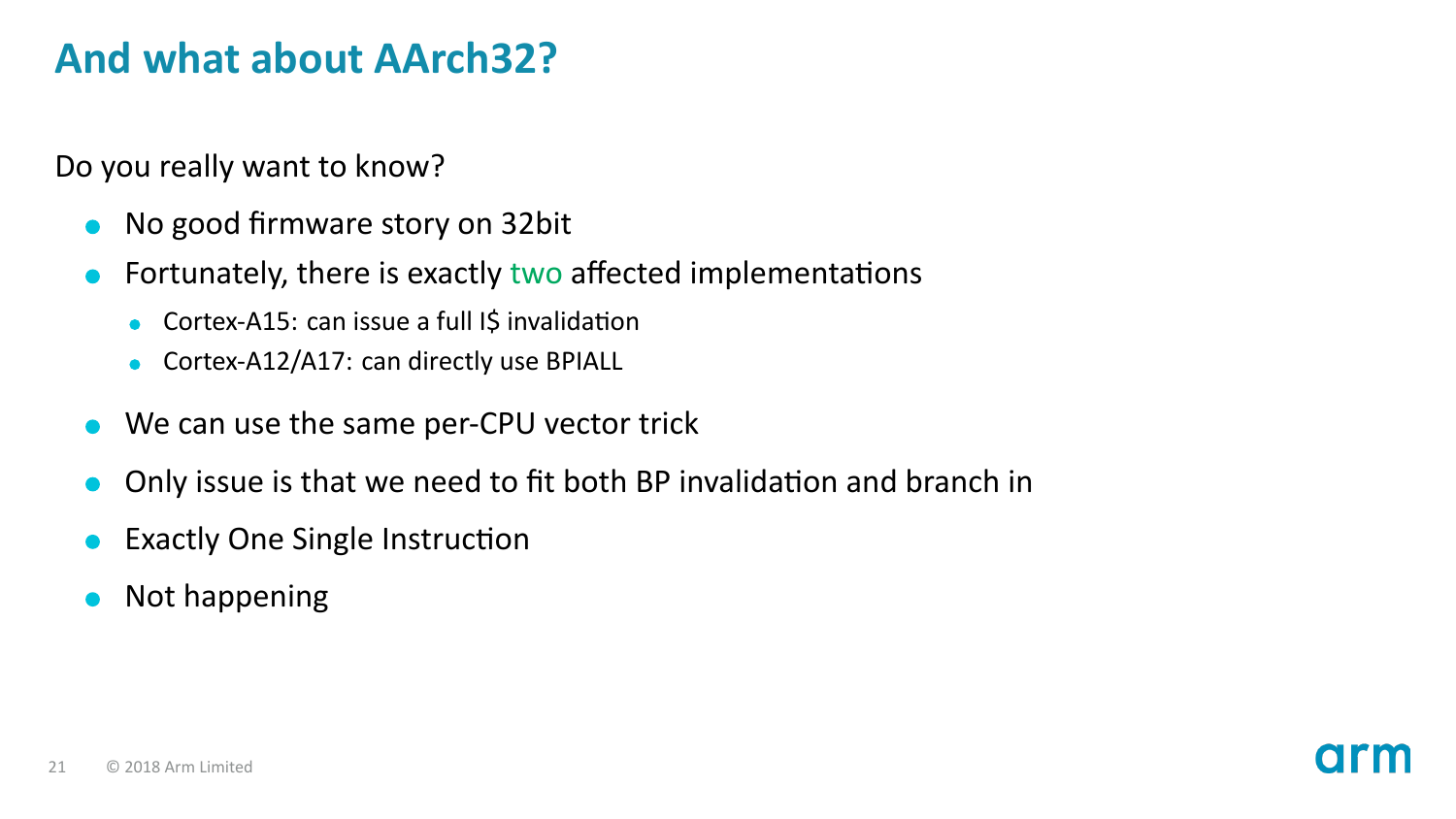- No good firmware story on 32bit
- Fortunately, there is exactly two affected implementations
	- Cortex-A15: can issue a full I\$ invalidation
	- Cortex-A12/A17: can directly use BPIALL
- We can use the same per-CPU vector trick
- Only issue is that we need to fit both BP invalidation and branch in
- Exactly One Single Instruction
- Not happening
- Warning, ugliest hack follows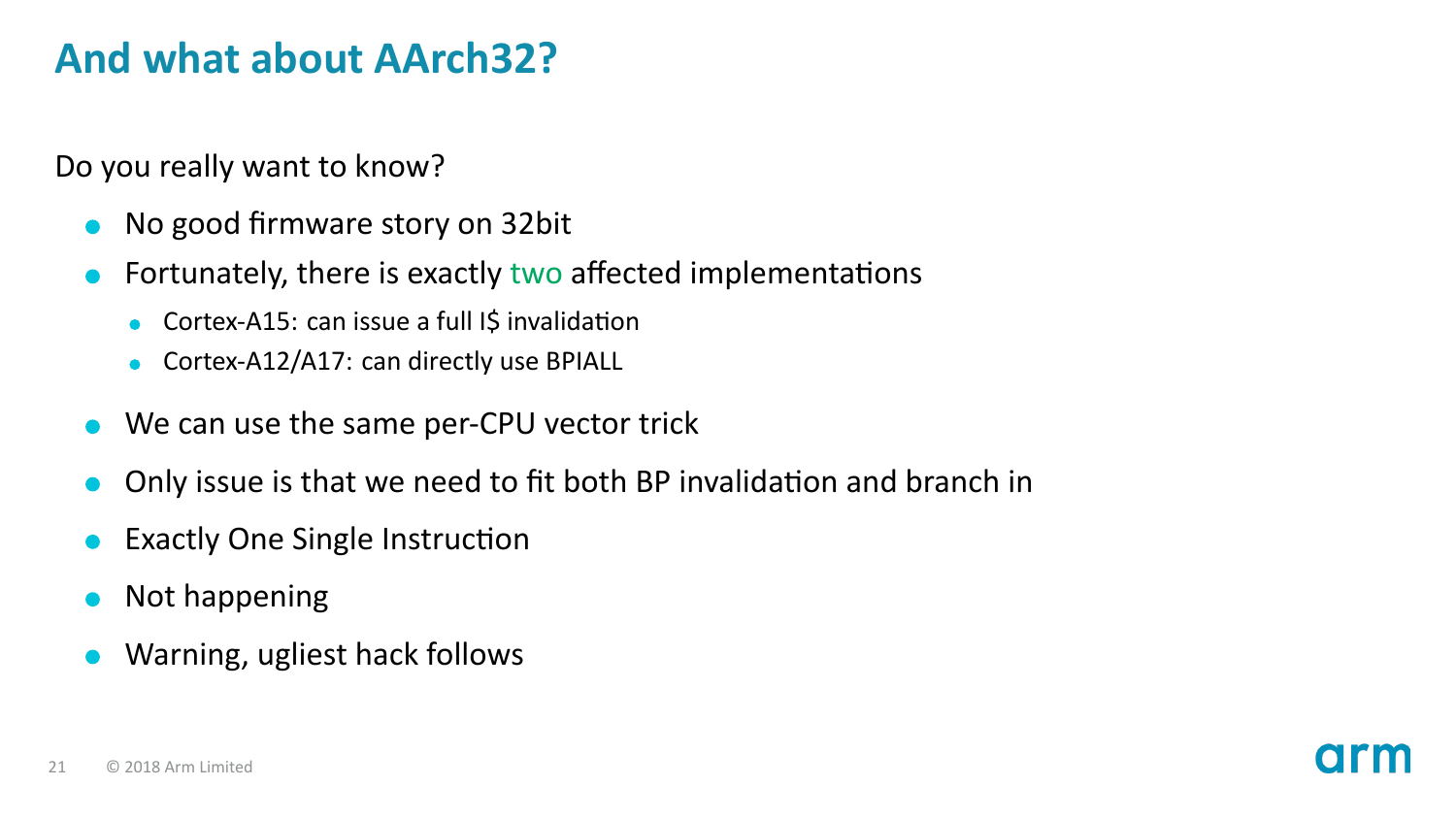#### **AArch32 hack, simplified version**

| .align 5               |                               |                                       |         |            | .macro vect br val, targ     |
|------------------------|-------------------------------|---------------------------------------|---------|------------|------------------------------|
| kvm hyp vector:        |                               |                                       |         |            | eor sp, sp, #\val            |
|                        | .global kvm hyp vector        |                                       |         | tst sp, #7 |                              |
|                        |                               |                                       |         |            | eorne sp, sp, #\val          |
| b                      | hyp reset                     |                                       |         | beg        | \targ                        |
| b                      | hyp undef                     |                                       |         | .endm      |                              |
| b                      | hyp svc                       |                                       |         |            |                              |
| b                      | hyp pabt                      |                                       |         | vect br    | 0, hyp fiq                   |
| b                      | hyp dabt                      |                                       |         |            | vect br 1, hyp irq           |
| b                      | hyp hvc                       |                                       |         |            | vect br 2, hyp hvc           |
| b                      | hyp irq                       |                                       |         |            | vect br 3, hyp dabt          |
| b                      | hyp fiq                       |                                       |         |            | vect br 4, hyp pabt          |
|                        |                               |                                       |         |            | vect br 5, hyp svc           |
| kvm hyp vector bp inv: |                               |                                       |         |            | vect br 6, hyp undef         |
|                        | .global kvm hyp vector bp inv |                                       |         |            | vect br 7, hyp reset         |
|                        |                               |                                       |         |            |                              |
| add                    |                               | sp, sp, #1 $/*$ Reset 7 */            |         |            | $\bullet$ Start with a stack |
| add                    | sp, sp, #1                    | $/*$ Undef 6 $*/$                     |         |            |                              |
| add                    |                               | sp, sp, #1 /* Syscall                 | $5 * /$ |            |                              |
| add                    |                               | sp, sp, #1 $/*$ Prefetch abort 4 $*/$ |         |            | • Increment SP bas           |
| add                    |                               | sp, sp, #1 $/*$ Data abort 3 $*/$     |         |            |                              |
| add                    | sp, sp, #1                    | $2 * 7$<br>$/*$ HVC                   |         |            | • Perform some vo            |
| add                    | sp, sp, #1                    | $/*$ IRQ                              | $1 *$ / |            |                              |
| nop                    |                               | $/* FIO$                              | $0 * /$ |            |                              |
|                        |                               |                                       |         |            | SP to its original           |
| mcr                    |                               | p15, 0, r0, c7, c5, 6 /* BPIALL */    |         |            |                              |
| isb                    |                               |                                       |         |            | Branch to the rigl           |
|                        |                               |                                       |         |            |                              |

#### or sp, sp, #\val st sp, #7 orne sp, sp, #\val eq \targ .endm ect br 0, hyp fiq ect br 1, hyp irq ect\_br 2, hyp\_hvc ect\_br 3, hyp\_dabt ect\_br 4, hyp\_pabt<br>ect\_br 5, hyp\_svc 5, hyp<sup>-</sup>svc vect br 6, hyp undef vect\_br 7, hyp\_reset

- Start with a stack 64bit aligned
- ncrement SP based on the entry vector
- Perform some voodoo to test and restore SP to its original value

**arn** 

- Branch to the right vector
- 22 © 2018 Arm Limited **More complicated with Thumb2 ISA**

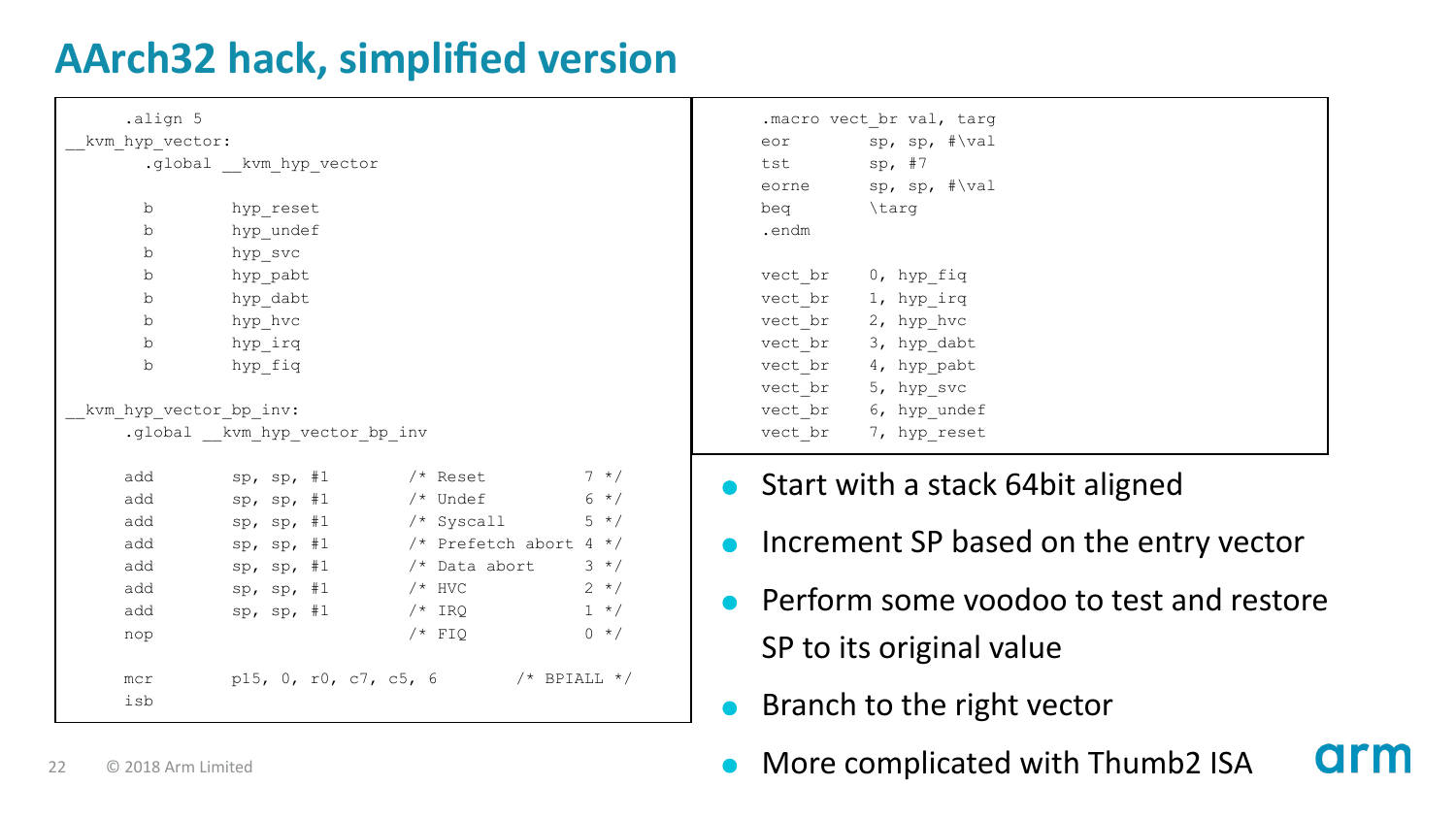#### **Fixing Variant-2 for good**

- Variant-2 only exists because of a lack of tagging in the branch predictor
- The architecture now outlaws the lack of branch predictor tagging
- This property is exposed to system software via a system register
- A number of current implementations have been updated to address this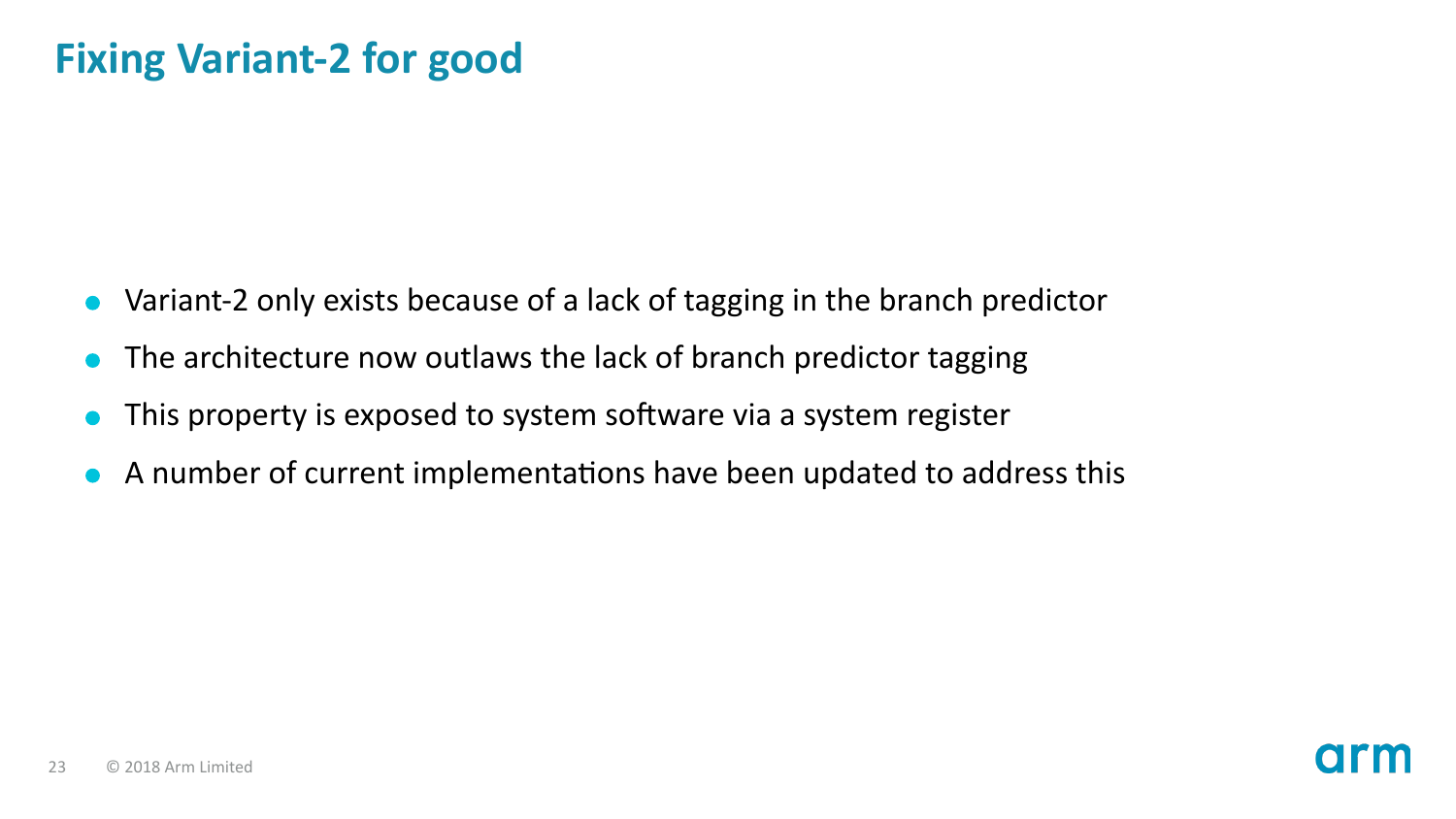# Meltdown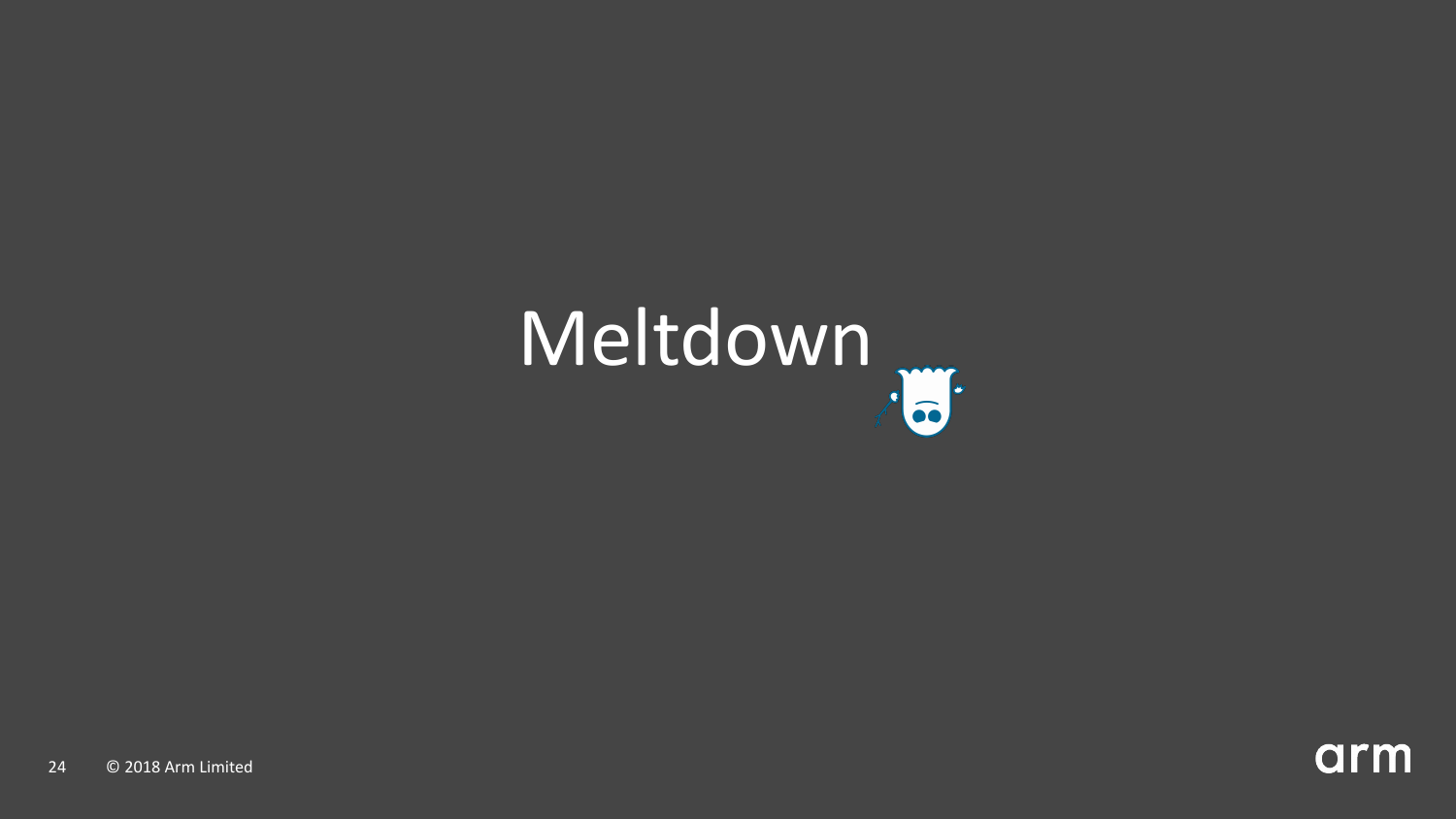What is it?

A speculative memory access can bypass permission checks

How is that possible?

Fetching the data and the permission checks are done in parallel (oops...)  $\bullet$ 

O

Early Cortex-A75 is affected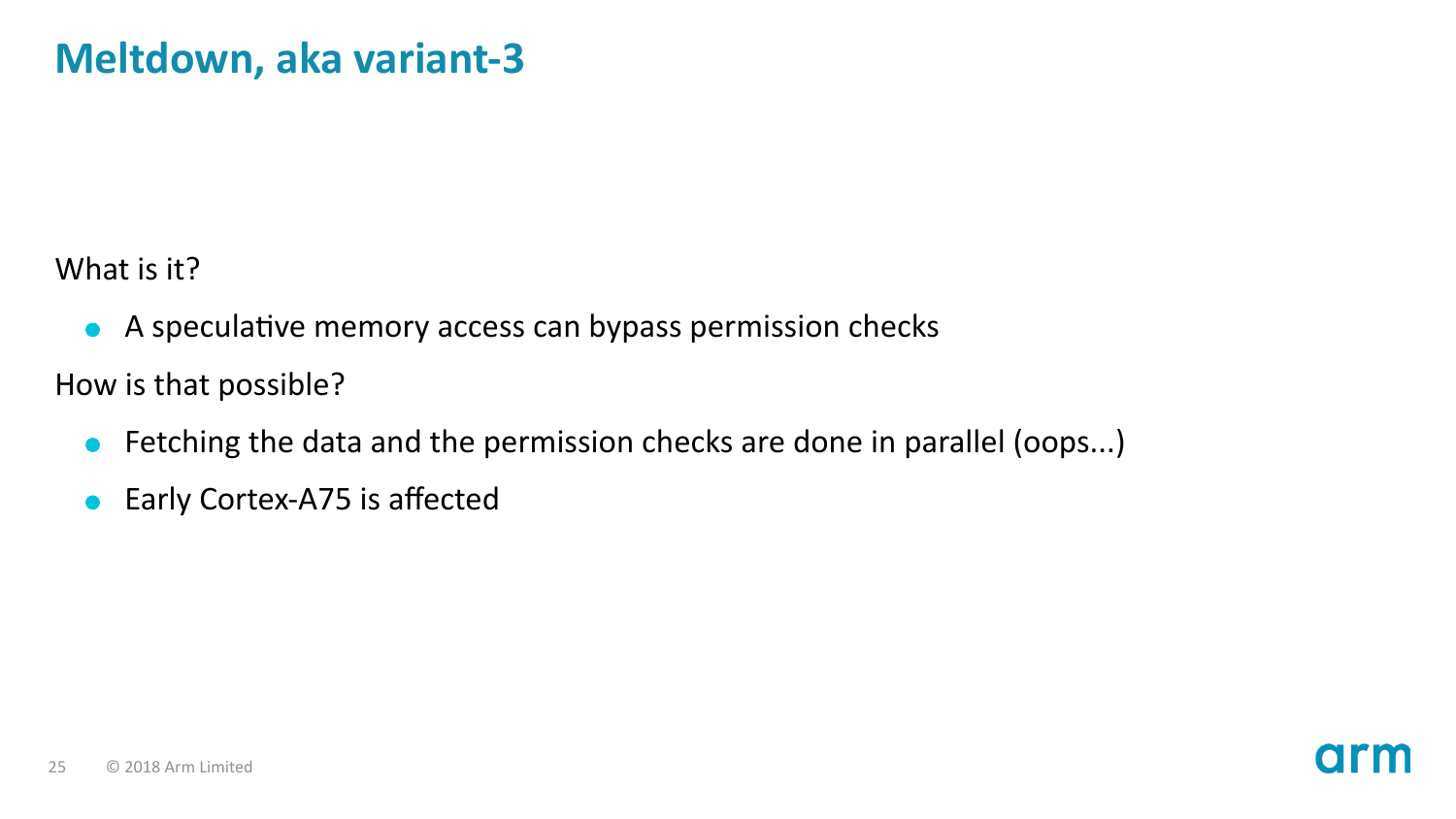#### **Mitigating Meltdown in KVM**

- The guest runs at EL0/EL1, and KVM at EL2
- Different translation regimes
- No possibility of using the EL2 translation regime
- No need to mitigate anything in KVM
- The userspace side is protected by KPTI
- The only known affected implementation has been fixed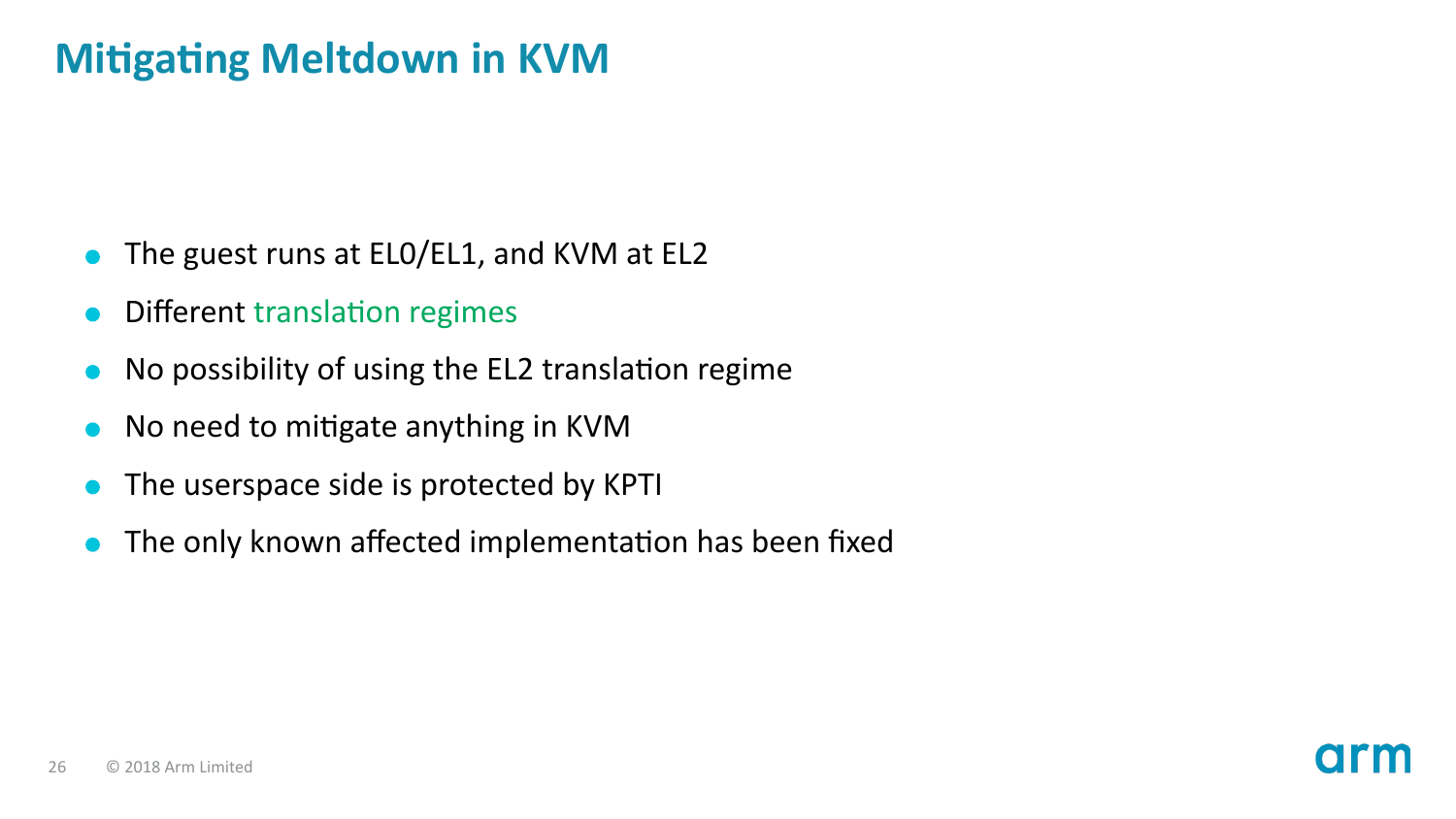

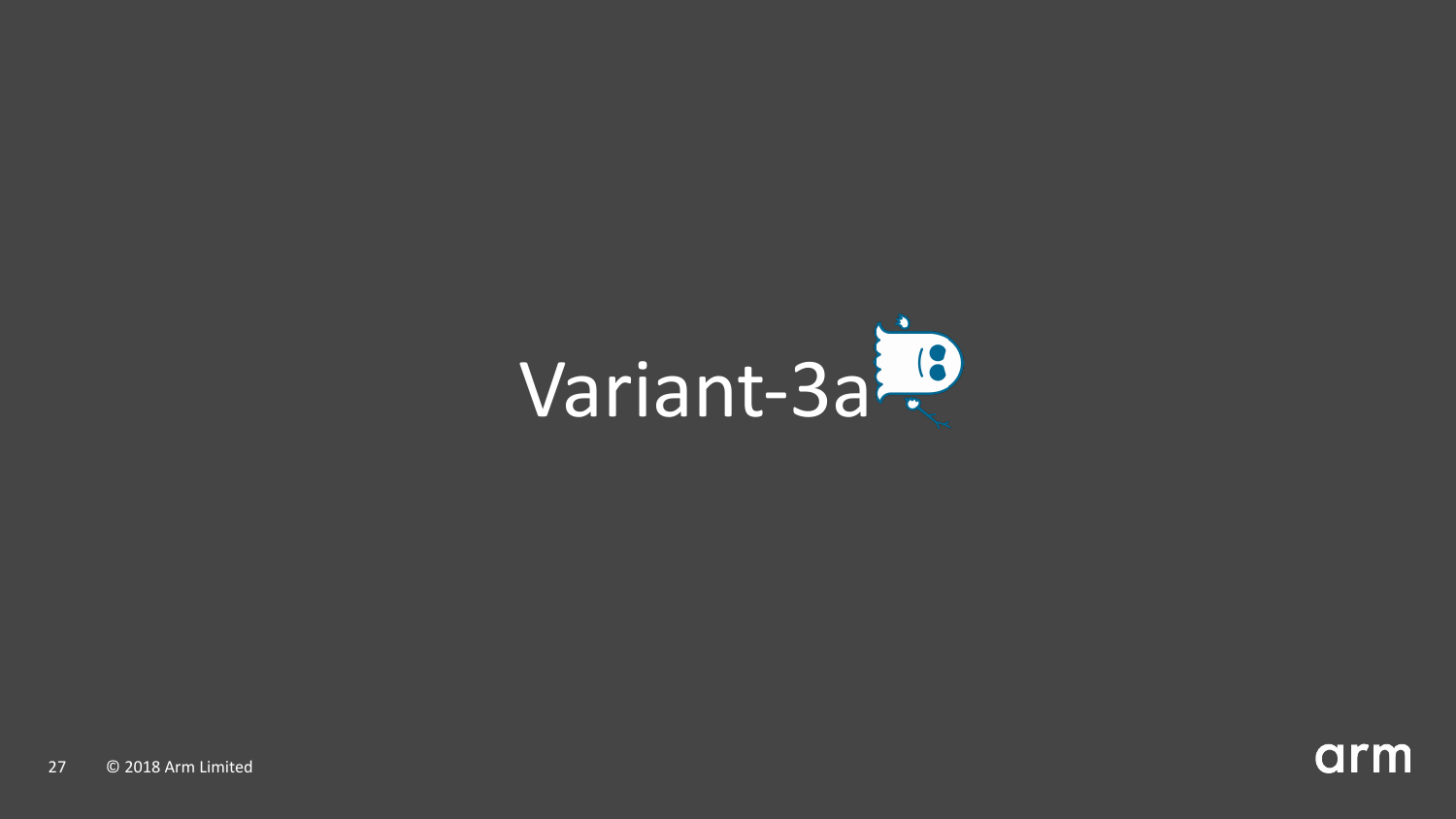#### **Variant 3a**

What is it?

- Somehow similar to Variant 3, aka Meltdown
- Allows a privileged system register to be speculatively read
- It sounds worse than it is, really
	- Most system registers have static values
	- The only interesting thing is VBAR (vector base address), which is a VA  $\bullet$
	- $\bullet$ VBAR discloses information about the VA layout
	- Pretty annoying, as we're introducing HYP VA randomisation
	- This can be used together with other variants...
- Only affects two implementations: Cortex-A57 and A72

How is that possible?

- Probably similar to what happens on Variant 3
- We're speculating, so let's just return the data!
	- Resolving the speculation later will sort it out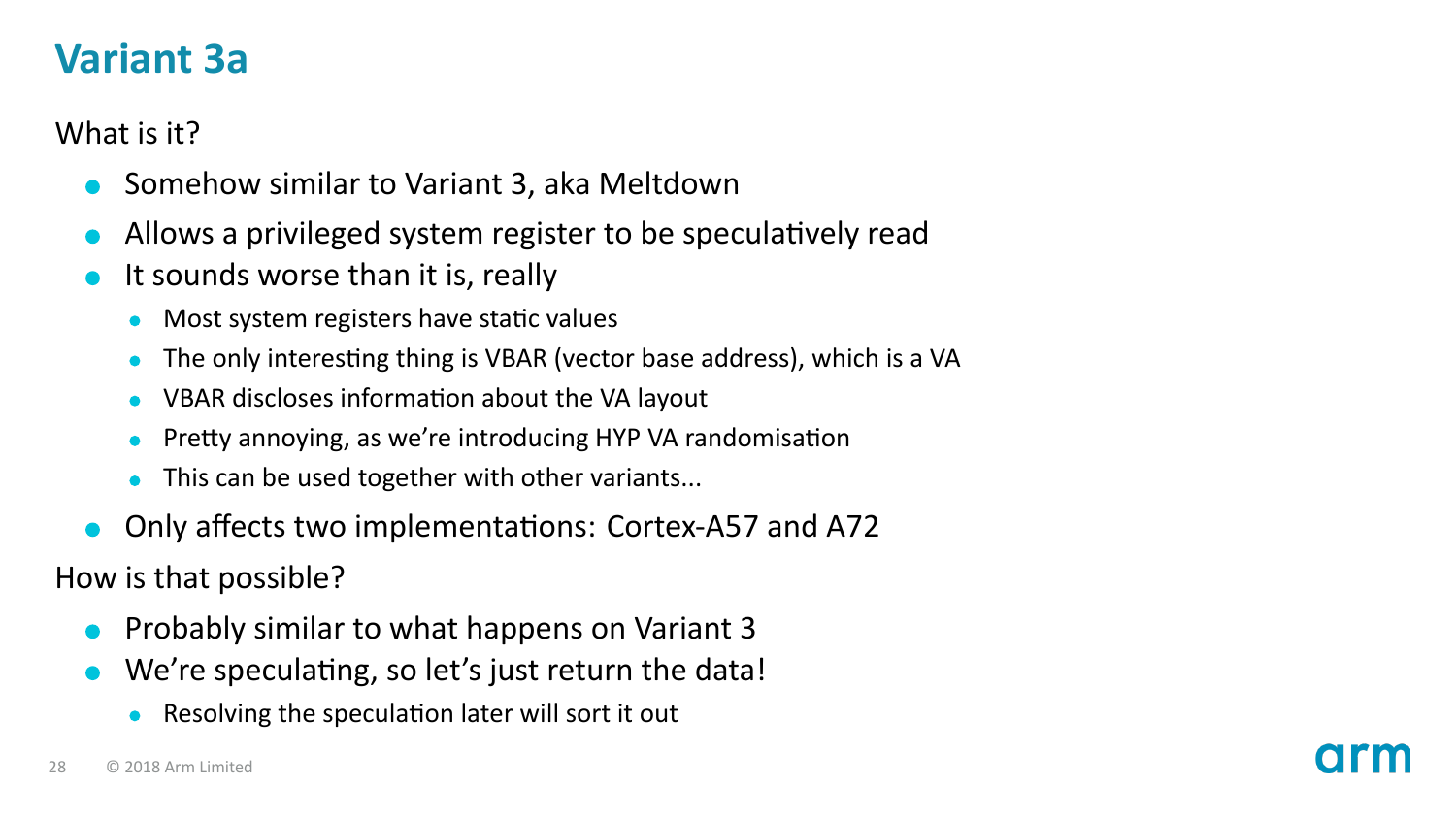#### **Interlude: lessons learned from KPTI**

- $\bullet$  The mitigation for Meltdown already gives us a good start
- The kernel's own vector base register (VBAR\_EL1) is at a well known location
- Doesn't disclose anything about the kernel layout
- We can use the same trick!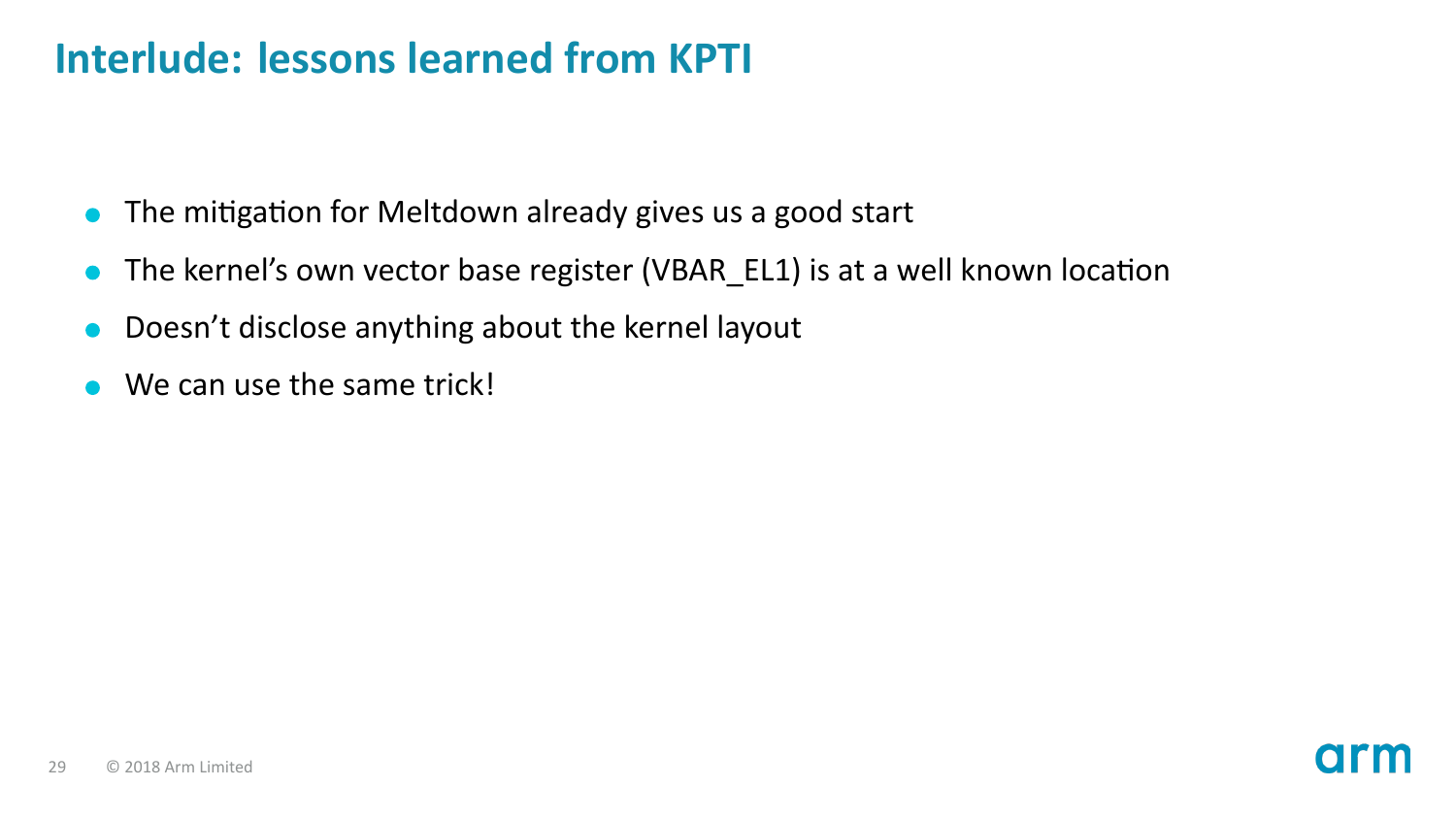#### **Interlude: lessons learned from KPTI**

- The mitigation for Meltdown already gives us a good start
- The kernel's own vector base register (VBAR EL1) is at a well known location
- Doesn't disclose anything about the kernel layout
- We can use the same trick!
- Let's identity-map the vectors
- VBAR\_EL2 won't disclose much about the hypervisor VA layout
- Branch back to the original, non id-mapped vectors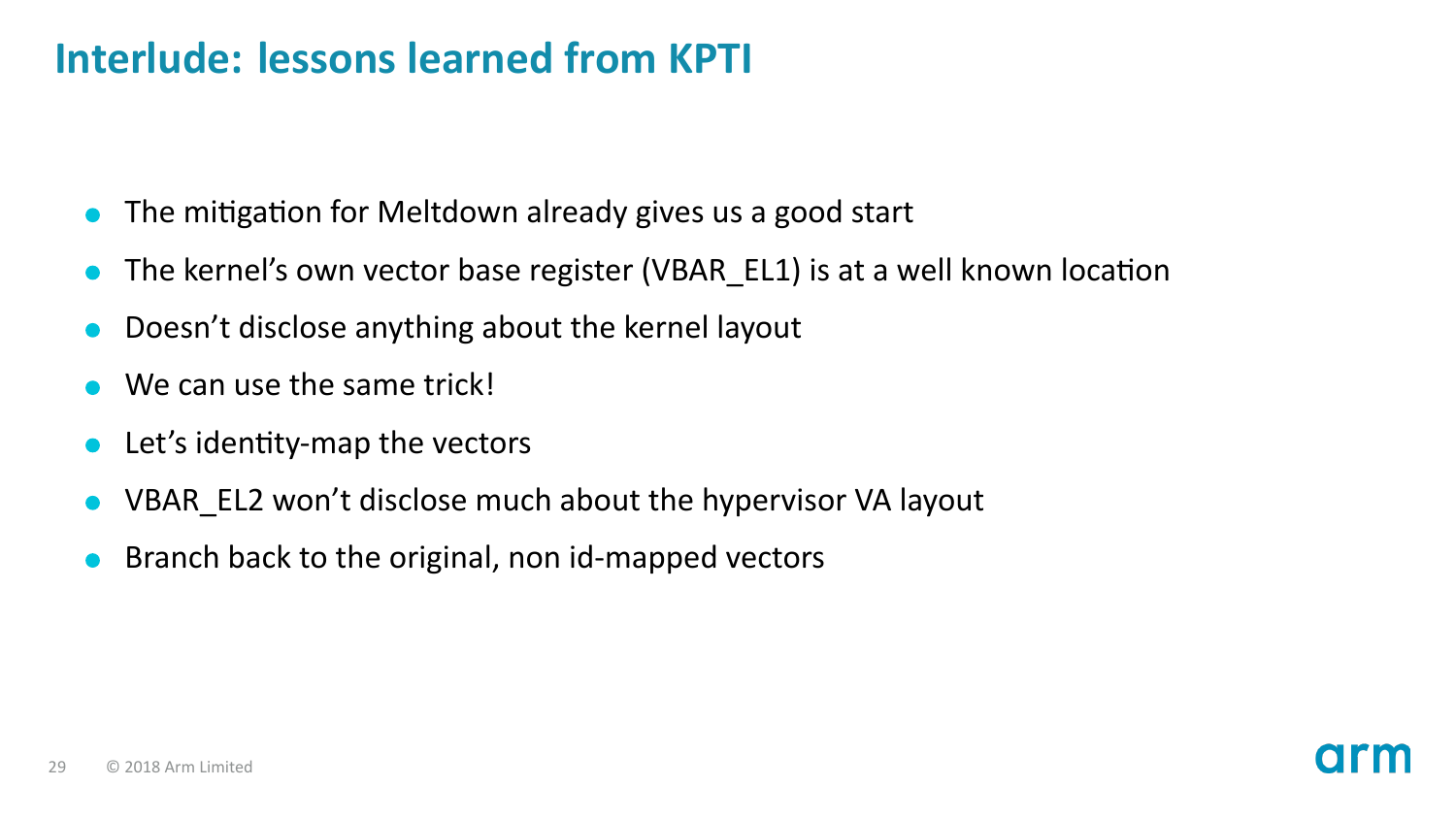#### **Interlude: lessons learned from KPTI**

- The mitigation for Meltdown already gives us a good start
- The kernel's own vector base register (VBAR\_EL1) is at a well known location
- Doesn't disclose anything about the kernel layout
- We can use the same trick!
- Let's identity-map the vectors
- VBAR\_EL2 won't disclose much about the hypervisor VA layout
- Branch back to the original, non id-mapped vectors

Did you say "branch from the vectors"?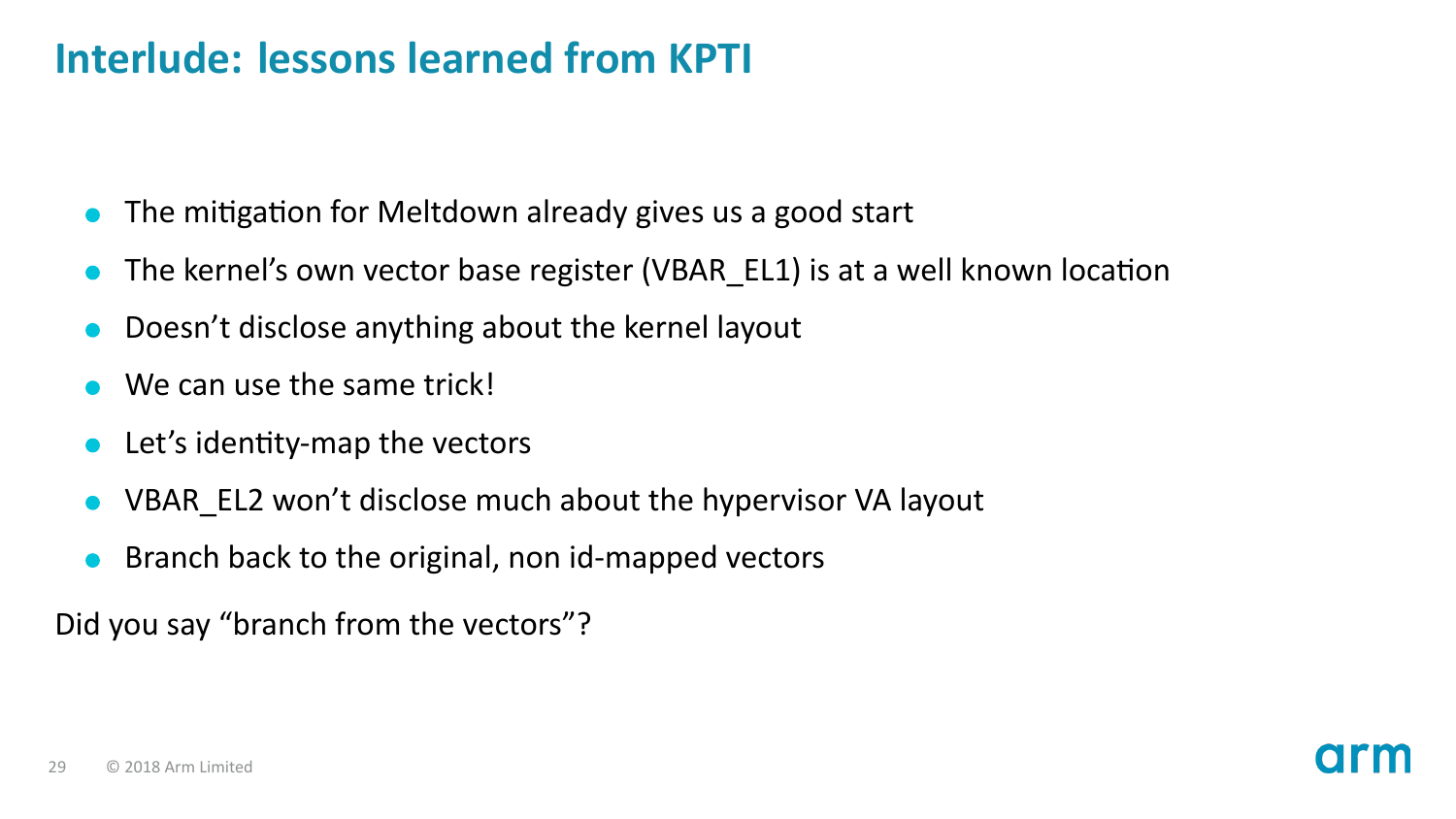#### **Interlude: branching "far" on AArch64**

- We need to branch from an id-mapped address (a PA)...
- ... to a random VA location
- Both are in a 52bit address space (though in practice 48bits)
- Yes, this is large
- Direct branches on AArch64 are PC-relative
- Max displacement is 4GB
- We must perform an indirect branch...
- $\bullet$  ... After having applied the v2 mitigation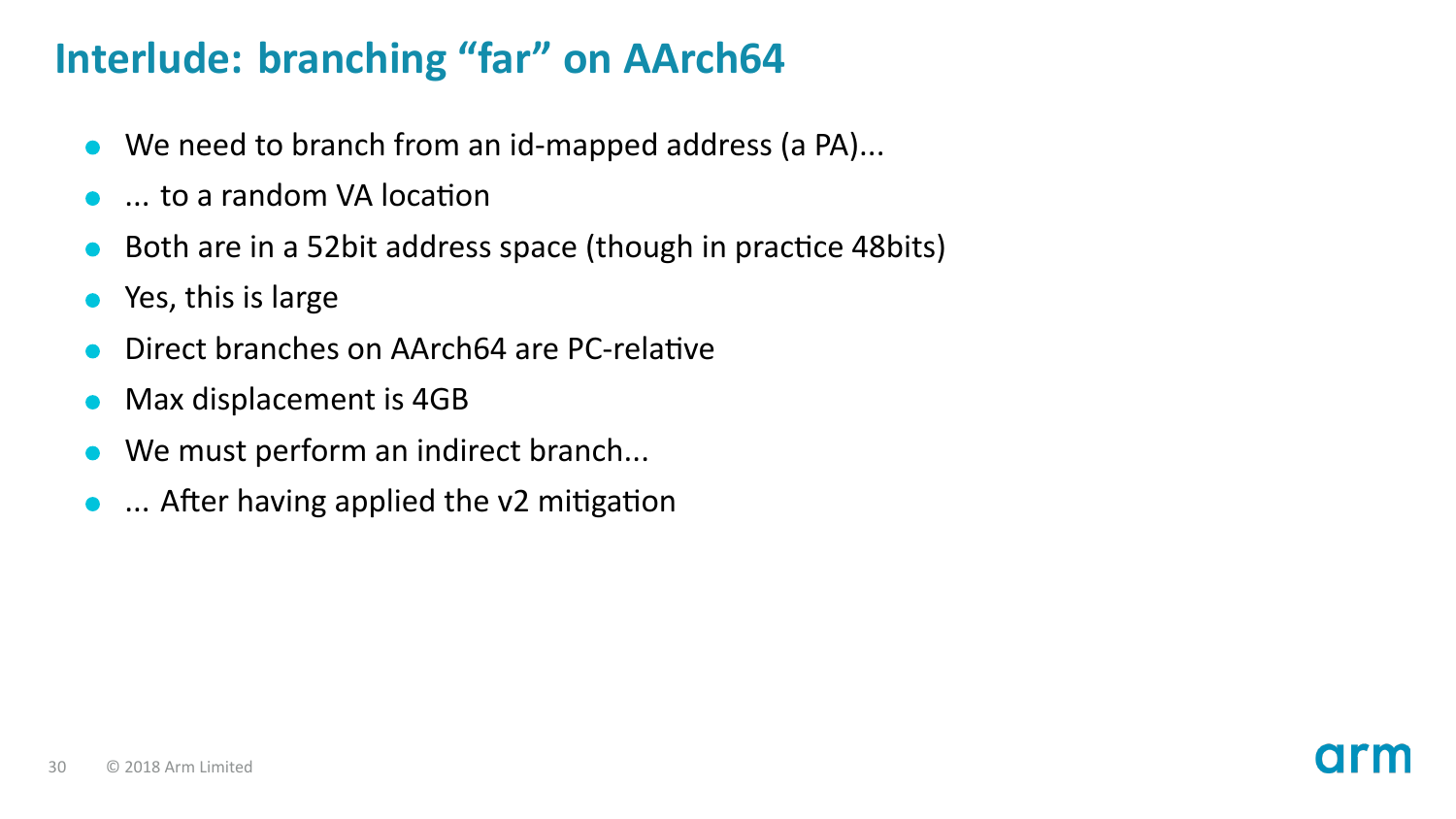#### **Interlude: branching "far" on AArch64**

- We need to branch from an id-mapped address (a PA)...
- $\Box$  to a random VA location
- Both are in a 52bit address space (though in practice 48bits)
- Yes, this is large
- Direct branches on AArch64 are PC-relative
- Max displacement is 4GB
- We must perform an indirect branch...
- $\bullet$  ... After having applied the v2 mitigation

Two possibilities:

- We load the target VA from memory: easy, but also costly
- We patch the target VA at runtime with a series of constant loads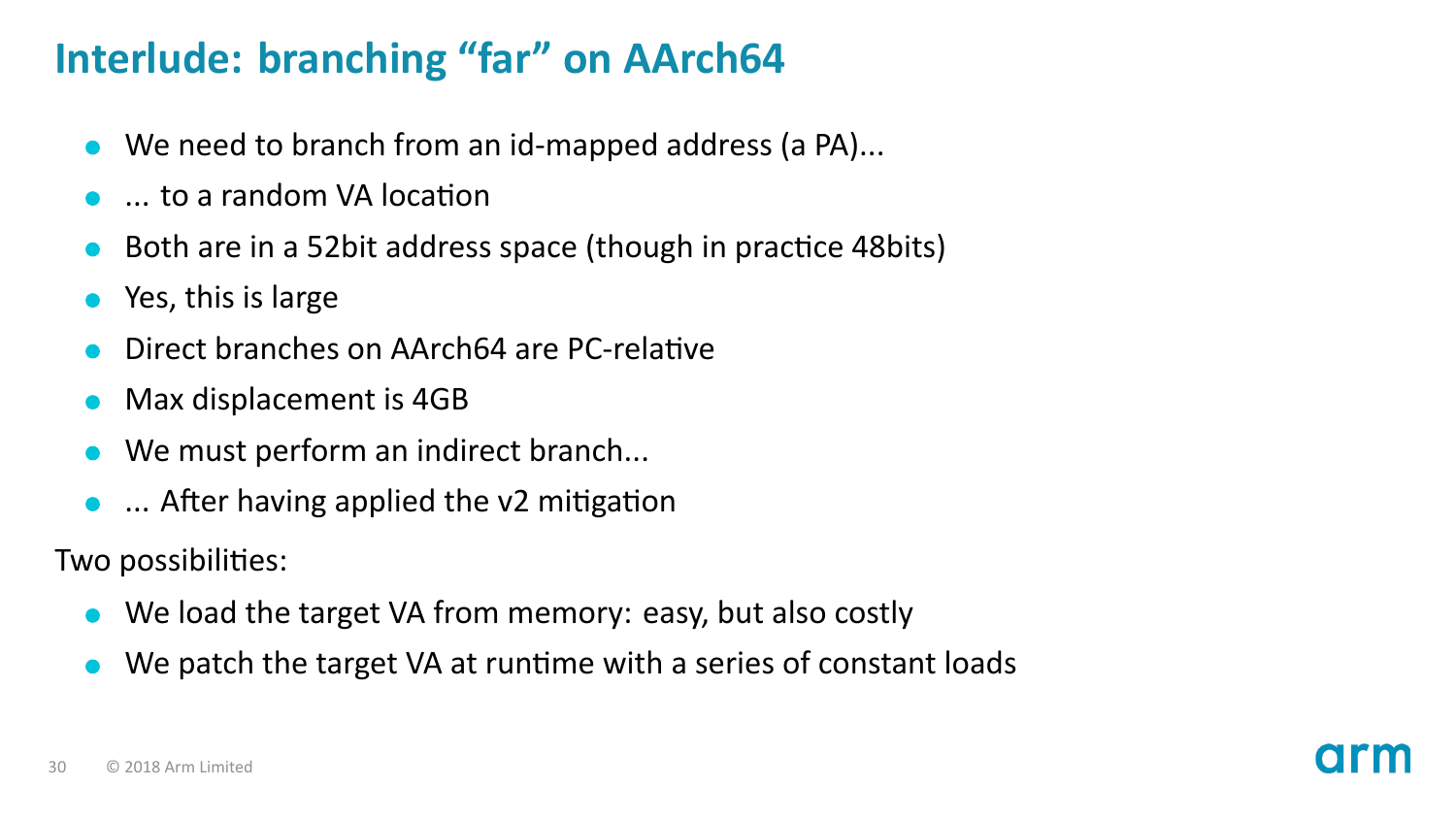#### **Interlude: branching "far" on AArch64**

- We need to branch from an id-mapped address (a PA)...
- ... to a random VA locaƟon
- Both are in a 52bit address space (though in practice 48bits)
- Yes, this is large
- Direct branches on AArch64 are PC-relative
- Max displacement is 4GB
- We must perform an indirect branch...
- $\bullet$  ... After having applied the v2 mitigation

Two possibilities:

- We load the target VA from memory: easy, but also costly
- We patch the target VA at runtime with a series of constant loads

Of course the second choice is much harder, let's do that!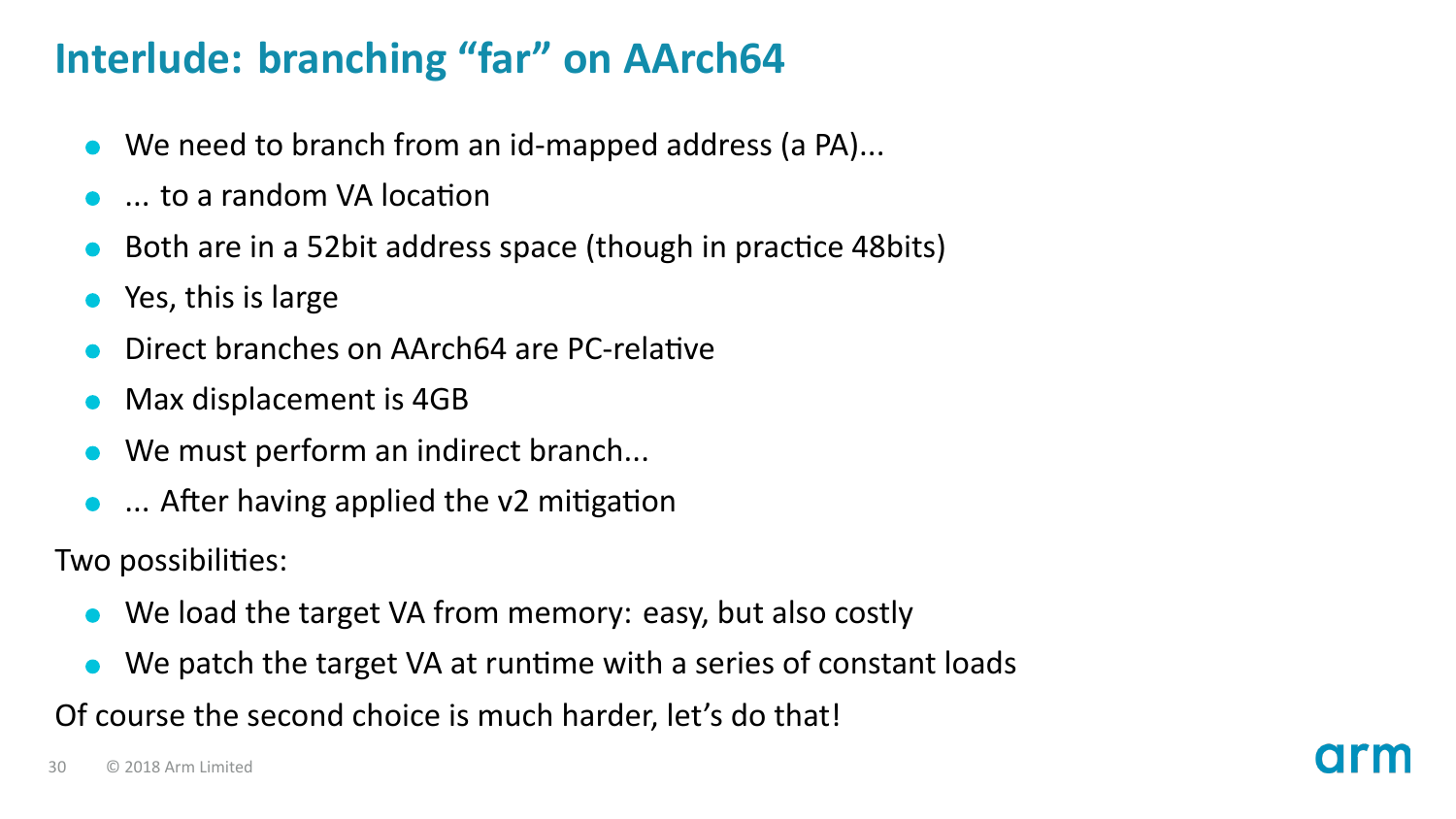#### **Interlude: Alternative sequences, the dynamic way**

The arm64 port so far has used a simple way of patching the kernel

Each "canonical" sequence can only have a single possible alternative

```
alternative_if ARM64_HAS_PAN
                    1 \text{ f}alternative_else_nop_endif
```
- It worked so far, but we we now need to make it more dynamic
- We already have a way to generate kernel code thanks to BPF...
- We can reuse the code generation part to our advantage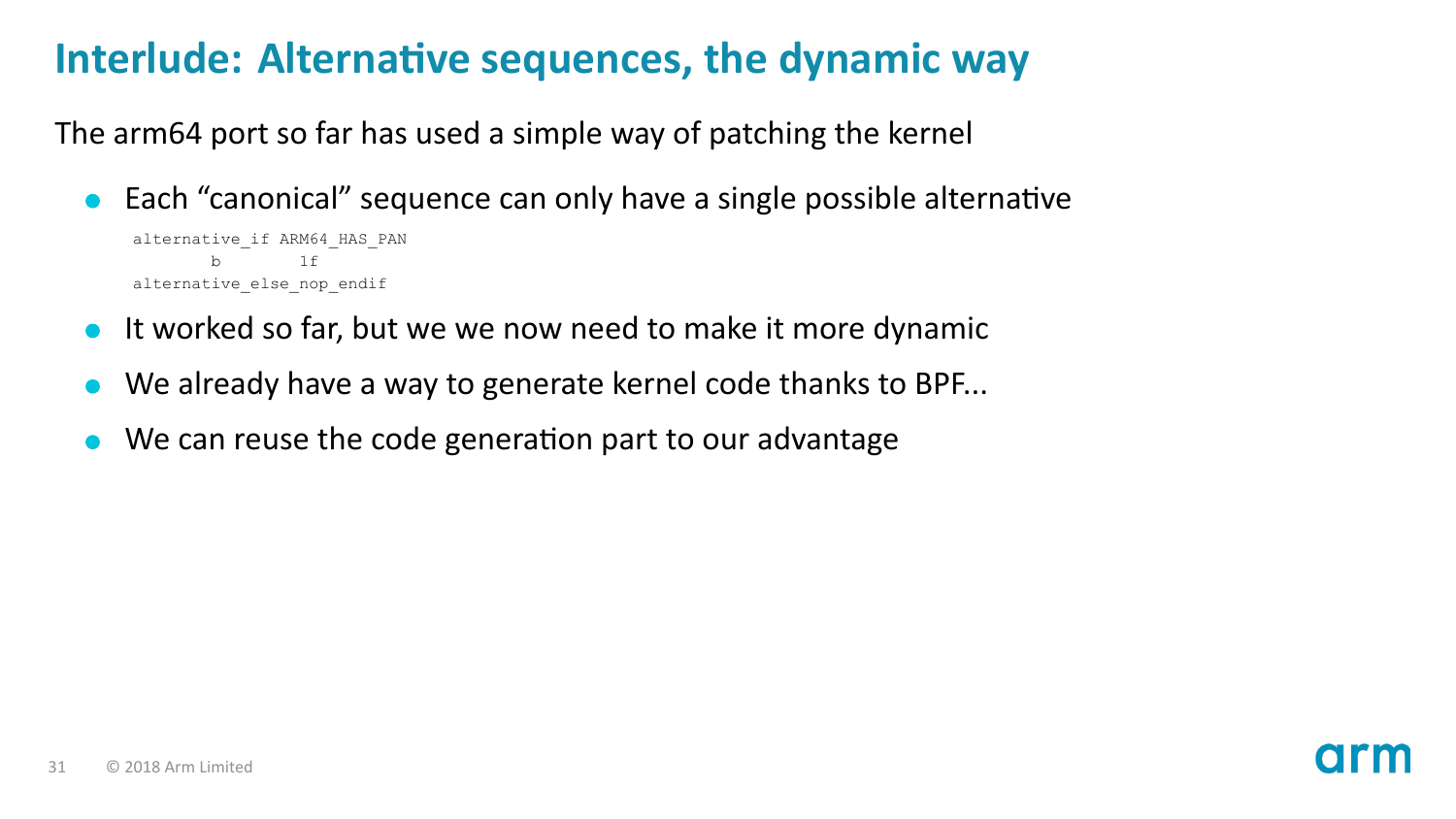#### **Interlude: Alternative sequences, the dynamic way**

The arm64 port so far has used a simple way of patching the kernel

Each "canonical" sequence can only have a single possible alternative

```
alternative_if ARM64_HAS_PAN
       h = 1falternative_else_nop_endif
```
- It worked so far, but we we now need to make it more dynamic
- We already have a way to generate kernel code thanks to BPF...
- We can reuse the code generation part to our advantage



- Where kvm\_patch\_vector\_branch is a C function that generates the sequence,
- and addr is the vectors VA computed at runtime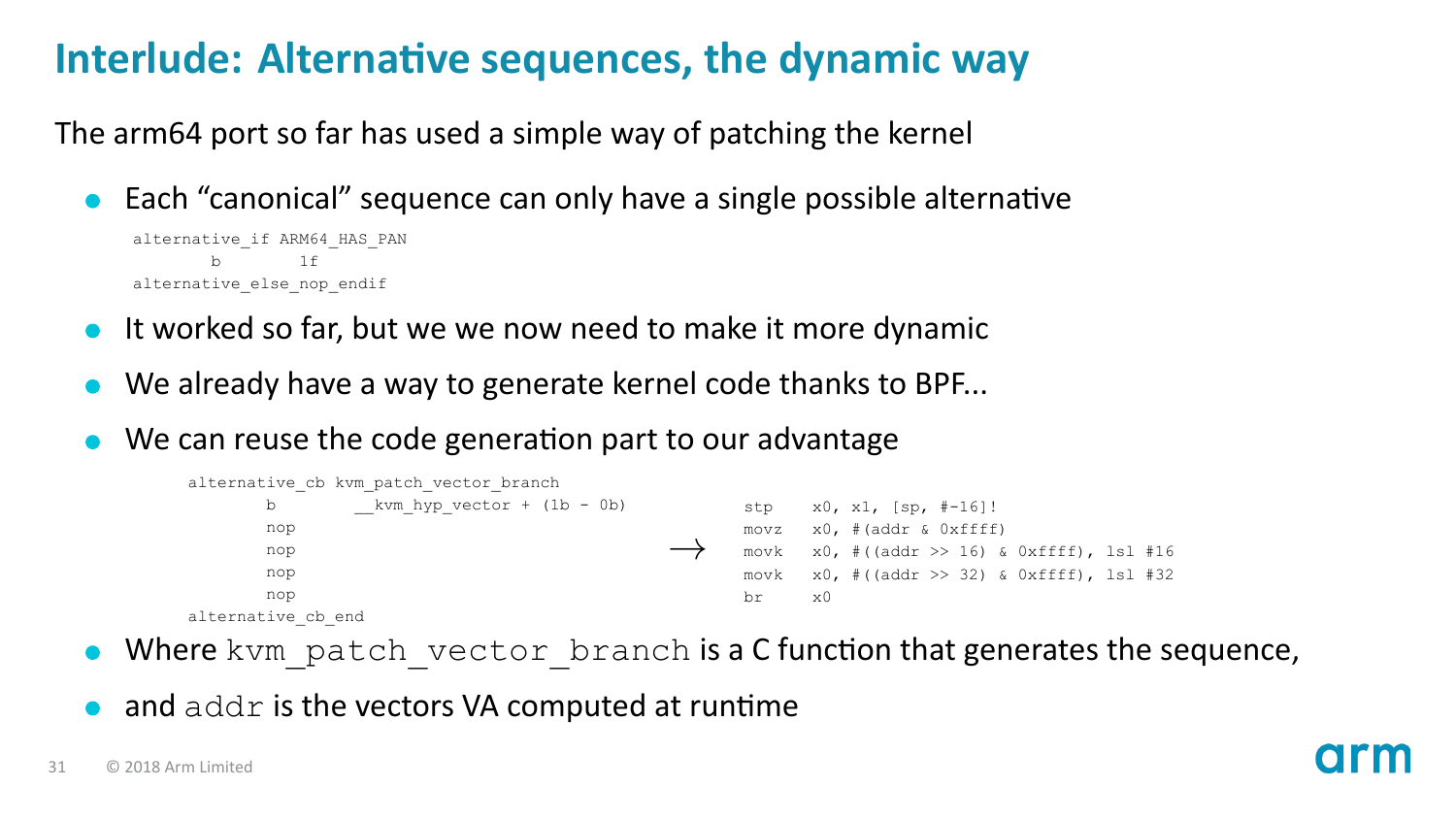- Quite a lot of effort to hide one single system register
- But worth the effort to allow randomisation of the HYP VA space
- Thankfully the number of affected implementation is limited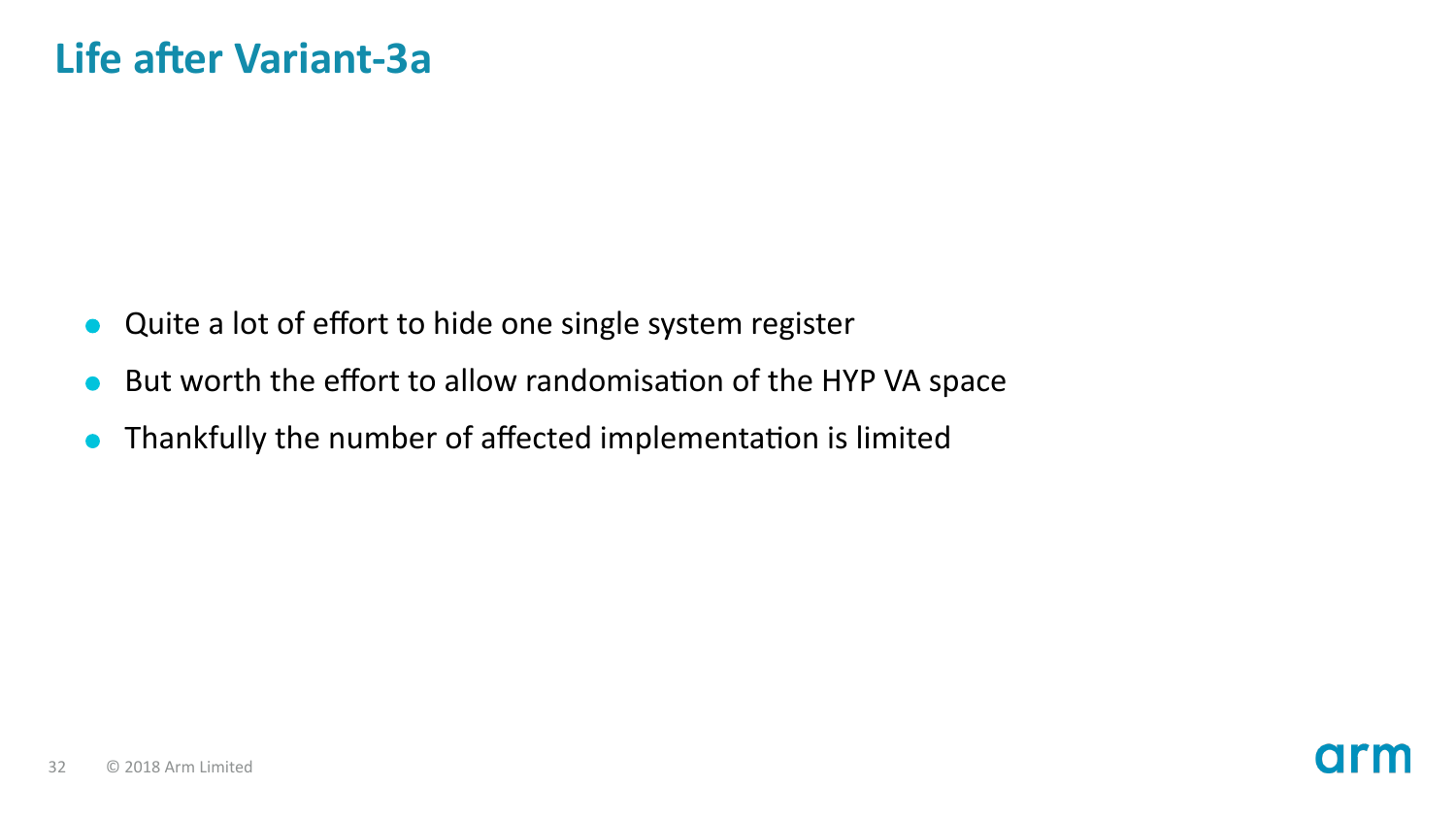

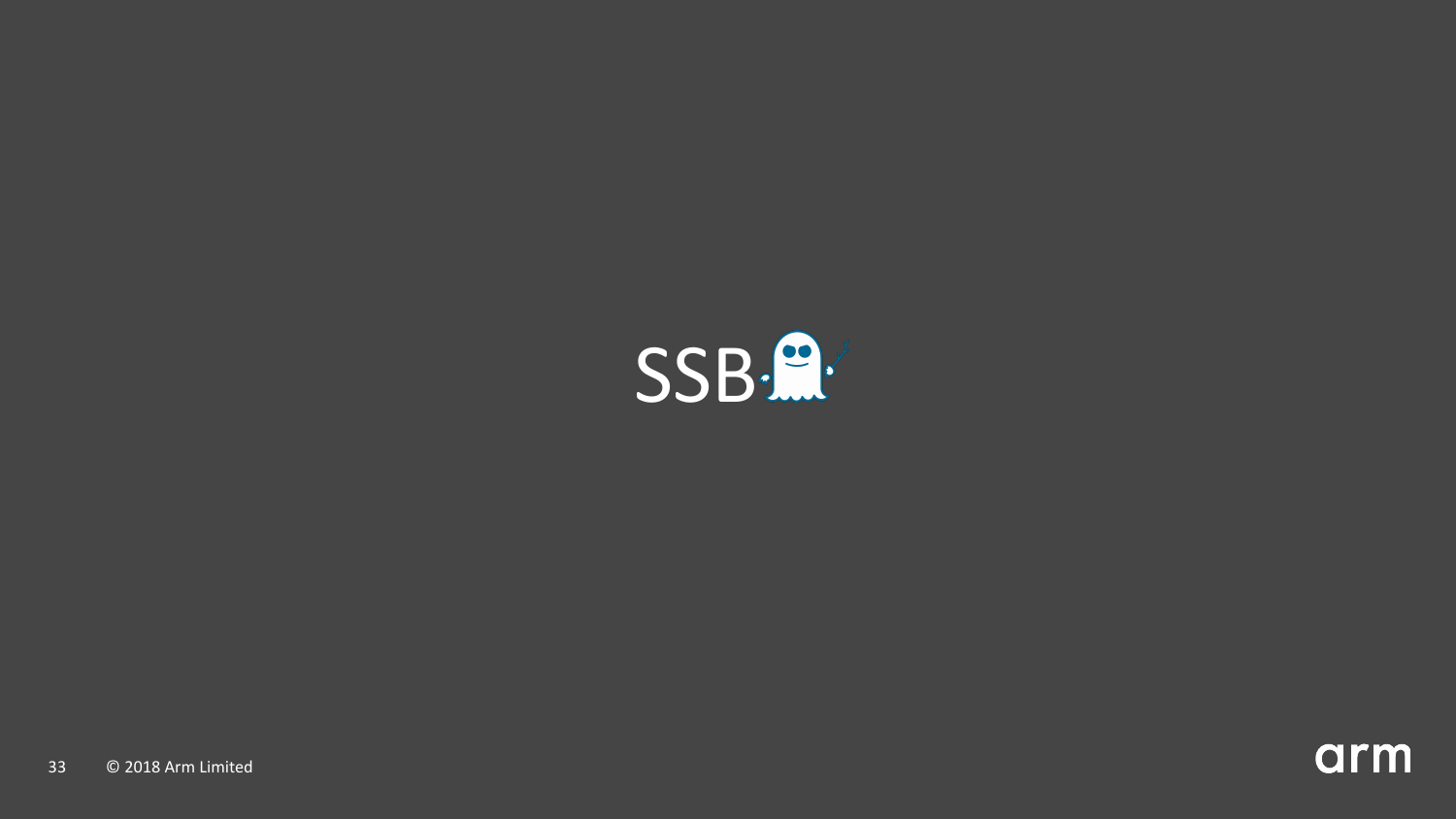#### **Variant-4, aka SpeculaƟve Store Bypass**

What is it?

- A load from an address may, under speculation, observe the result of a store that is not the latest store to that address
- For the Linux kernel, this impacts the way the stack is used:
	- User space performs a syscall, passing some parameters
	- Kernel copies user data on the stack
	- Syscall executed, stack frame discarded, and control returns to userspace  $\bullet$
	- Later on, the kernel uses that same stack region for its own purpose
	- Writes something to the stack, reads it back, and uses it to index an array  $\bullet$

How is that possible?

- Speculation may ignore the dependency
- Due to a write buffer
- Or the use of a different VA

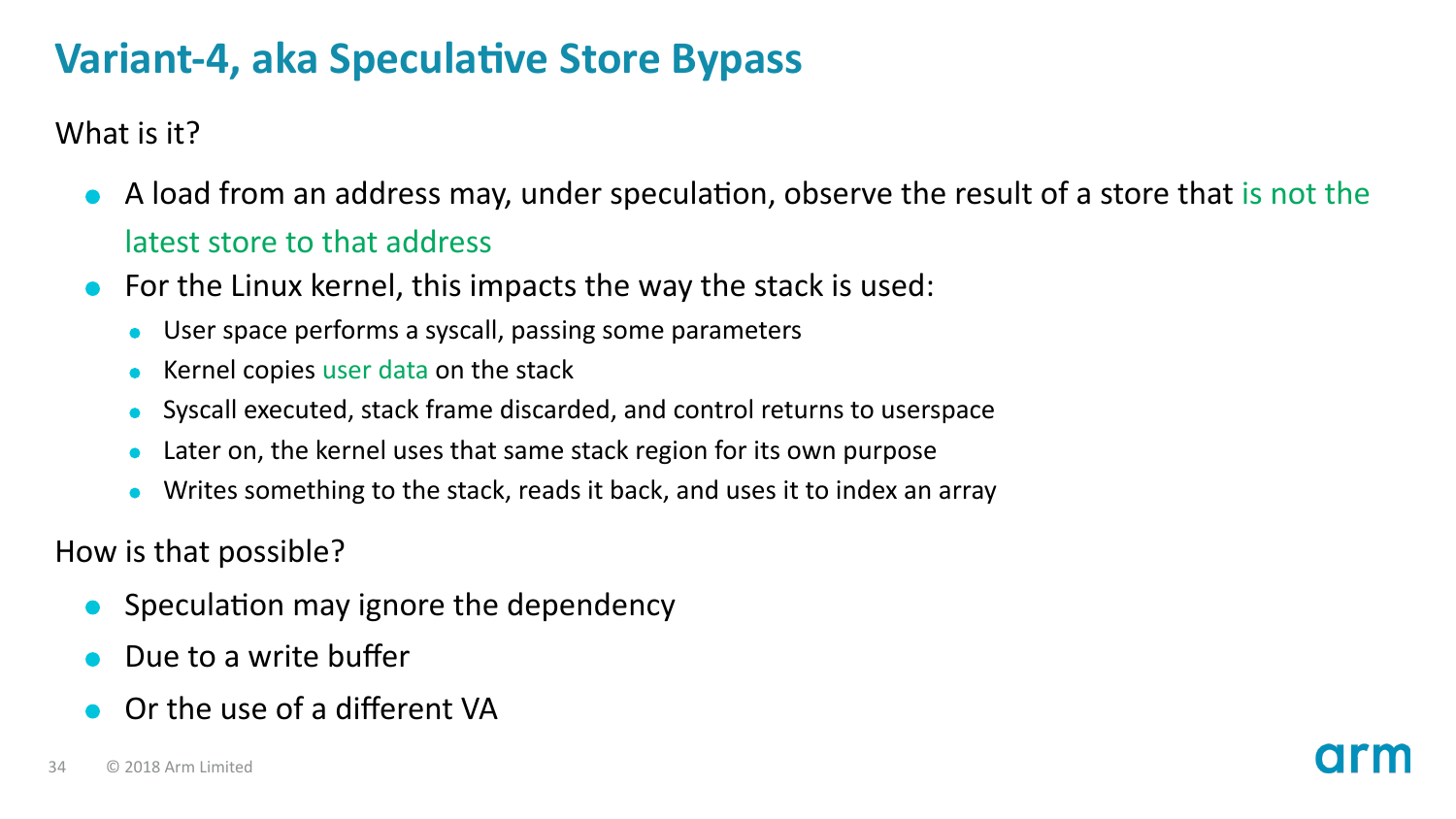#### **Mitigation of Variant 4**

At the time of discovery:

- No provision for preventing this behaviour in the architecture
- Luckily, all affected implementations have a "Load Bypass Store Disable" chicken bit!
	- Guarantees that Variant 4 cannot occur (affects all loads)
	- Configured from EL3
- Can either be statically set from boot (if the overhead is minimal)
- Or switched on demand using a secure service: SMCCC\_ARCH\_WORKAROUND\_2
	- Enabled on entry from userspace to the kernel
	- Disabled on exit to userspace
	- Userspace can query the mitigation status, and ask to be mitigated
	- Slight departure from the x86 mitigation (kernel always mitigated)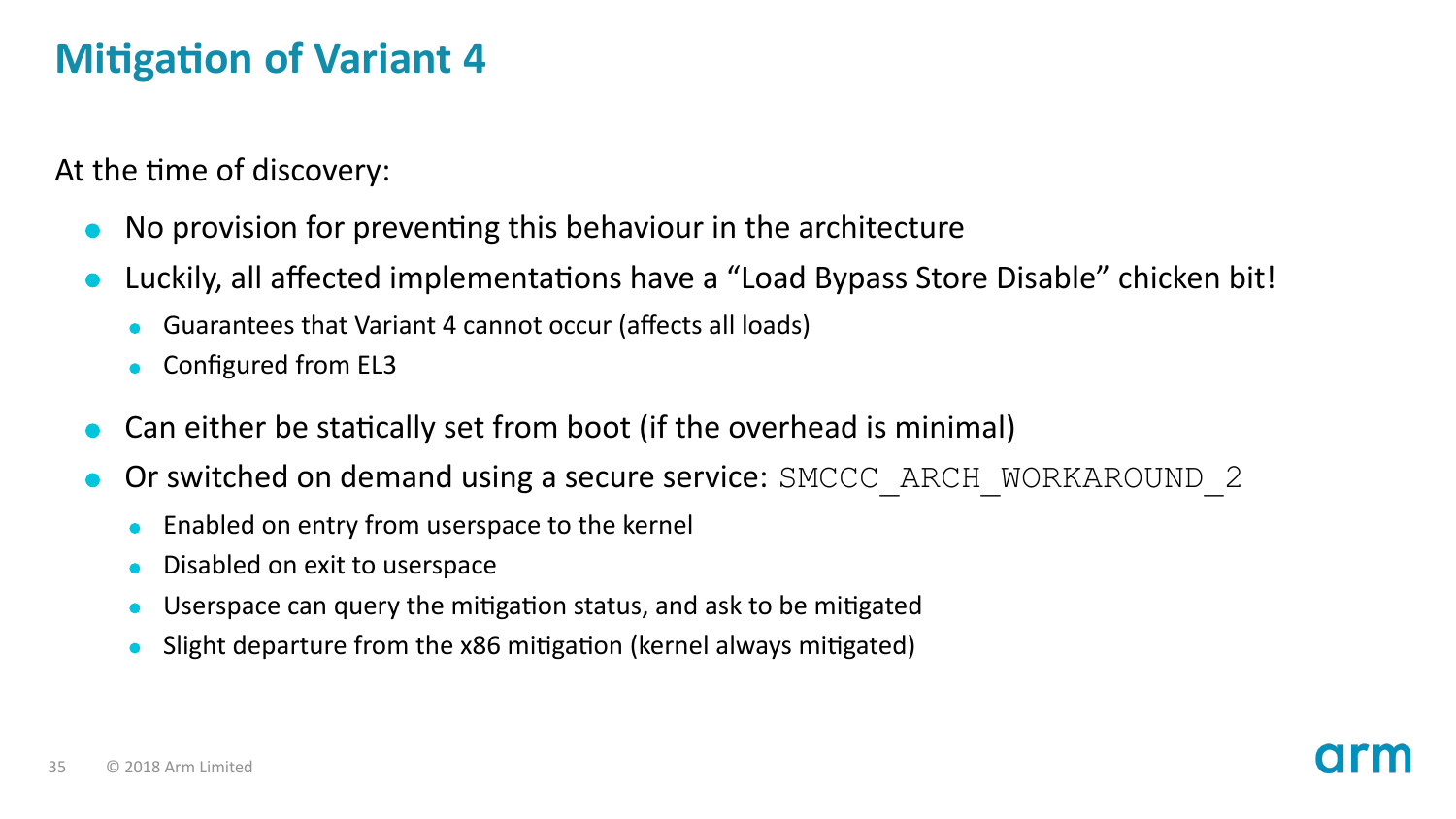#### **My new best friend:** SMCCC\_ARCH\_WORKAROUND\_2

- Implemented similarly to SMCCC\_ARCH\_WORKAROUND\_1
	- Except it has a state!
- Implemented system wide, per-CPU vulnerability status
- Mitigation is also exposed to virtual machines
	- Guest can change mitigation state by using the same SMCCC\_ARCH\_WORKAROUND\_2 call
	- KVM forwards the call to EL3
	- Requires context tracking
	- Guest state part of the migration state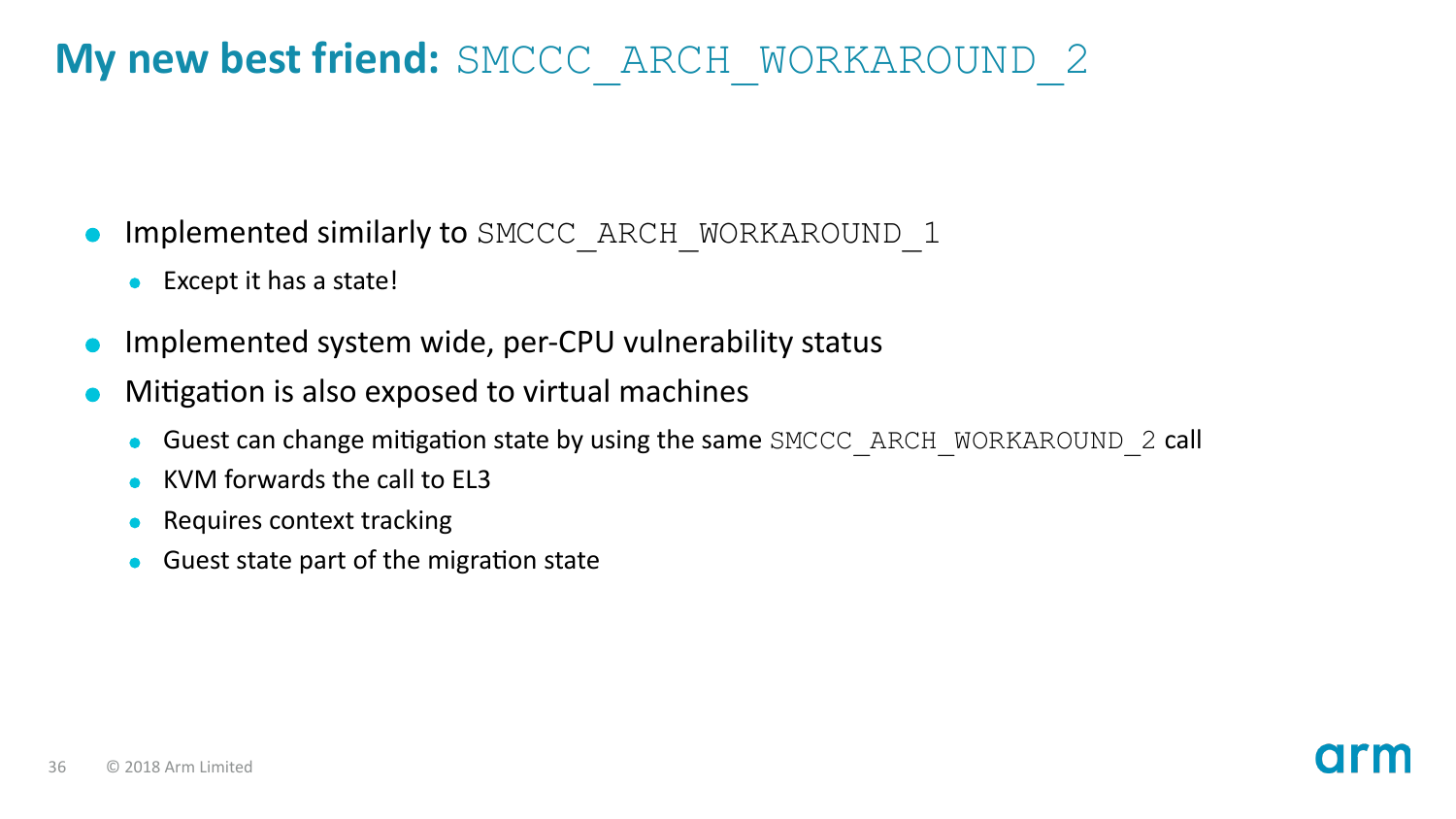The ARMv8.5 architecture has added some new features to deal with more efficiently with variant-4.

- A PSTATE bit that serves the same purpose as SMCCC\_ARCH\_WORKAROUND\_2
- Defaults to "safe"
- Avoids traps to EL2/EL3
- Patches merged into 4.20!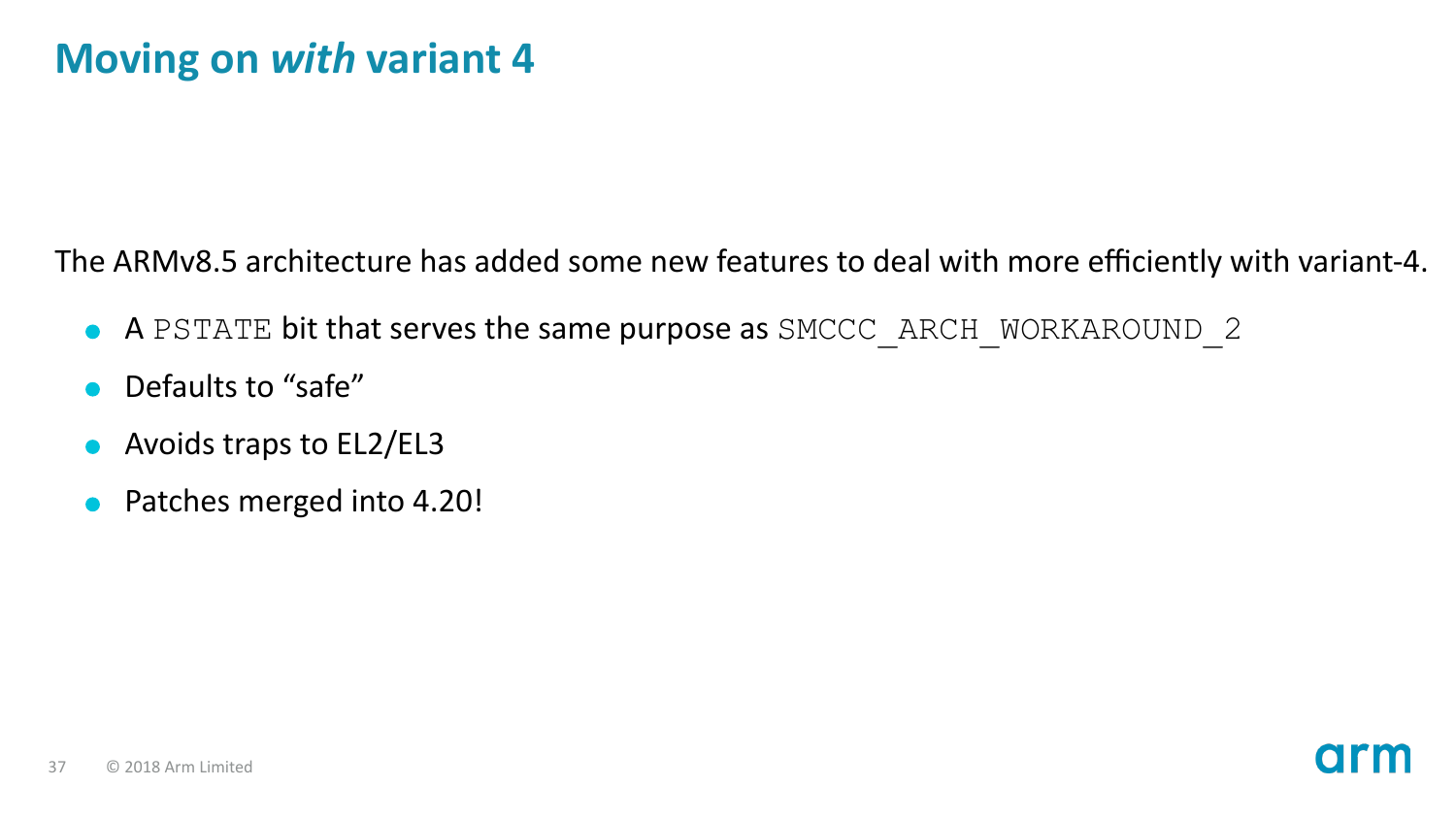#### **Conclusion**

- The Linux kernel and KVM on ARM have been heavily modified to cope with Spectre
- We've managed to do it using a number of abstractions
- And as the result of an intense collaborative effort
	- **Architecture**
	- ImplementaƟon  $\bullet$
	- Firmware
	- Kernel
- The architecture itself has evolved to limit these problems in the future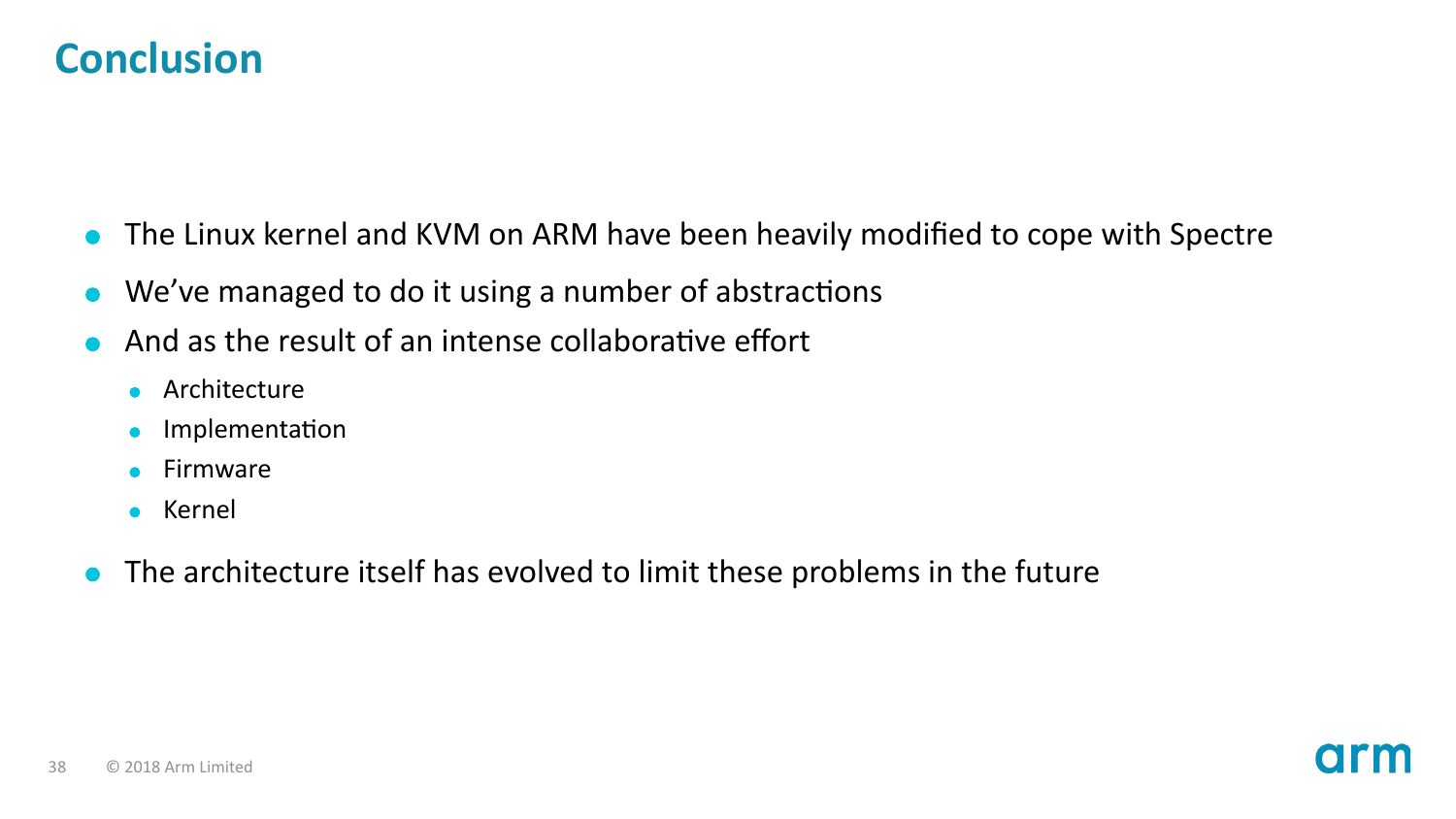## arm

### Thank you

The Arm trademarks featured in this presentation are registered trademarks or trademarks of Arm Limited (or its subsidiaries) in the US and/or elsewhere. All rights reserved. All other marks featured may be trademarks of their respective owners.

www.arm.com/company/policies/trademarks

© 2018 Arm Limited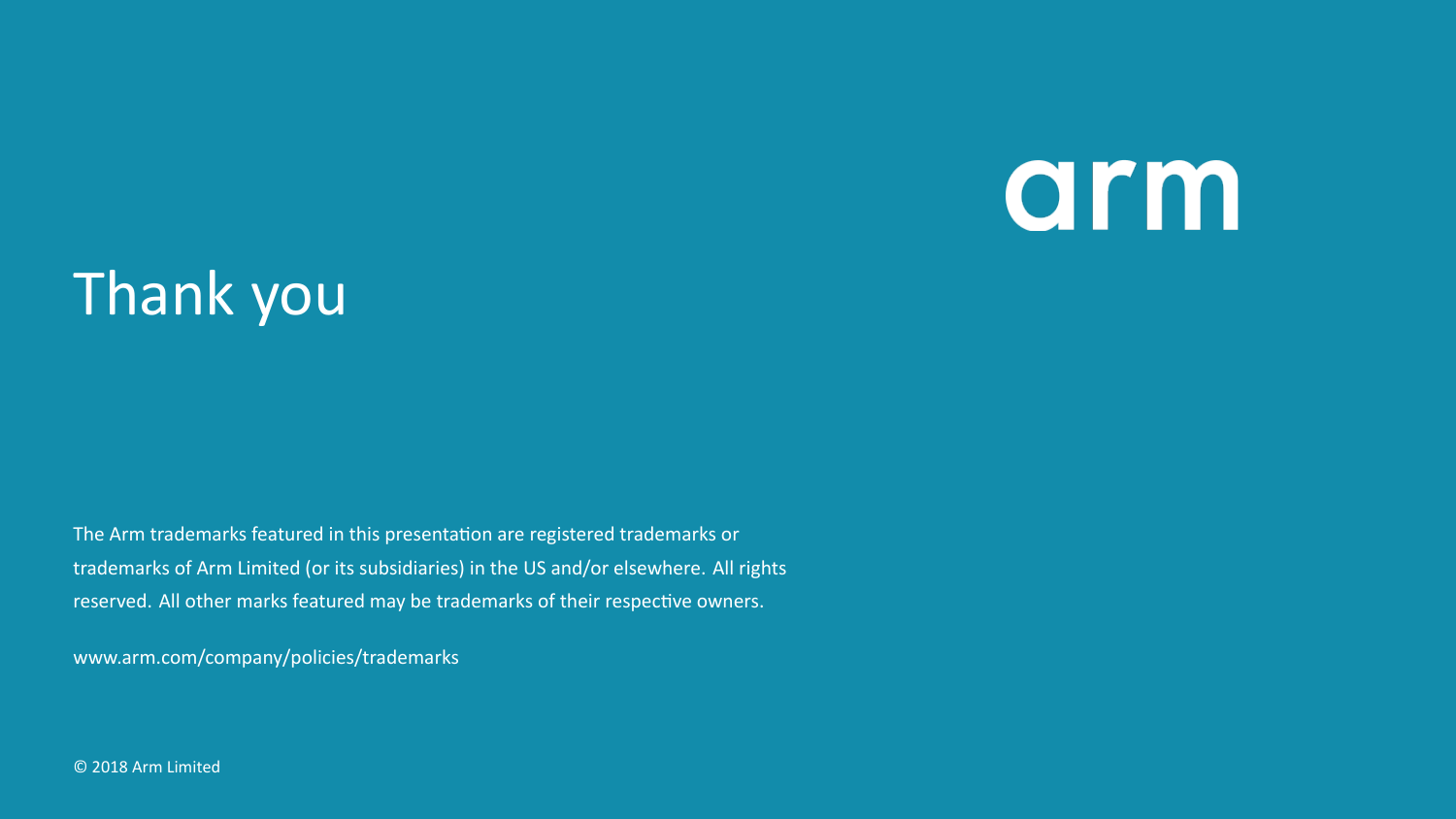## Backup